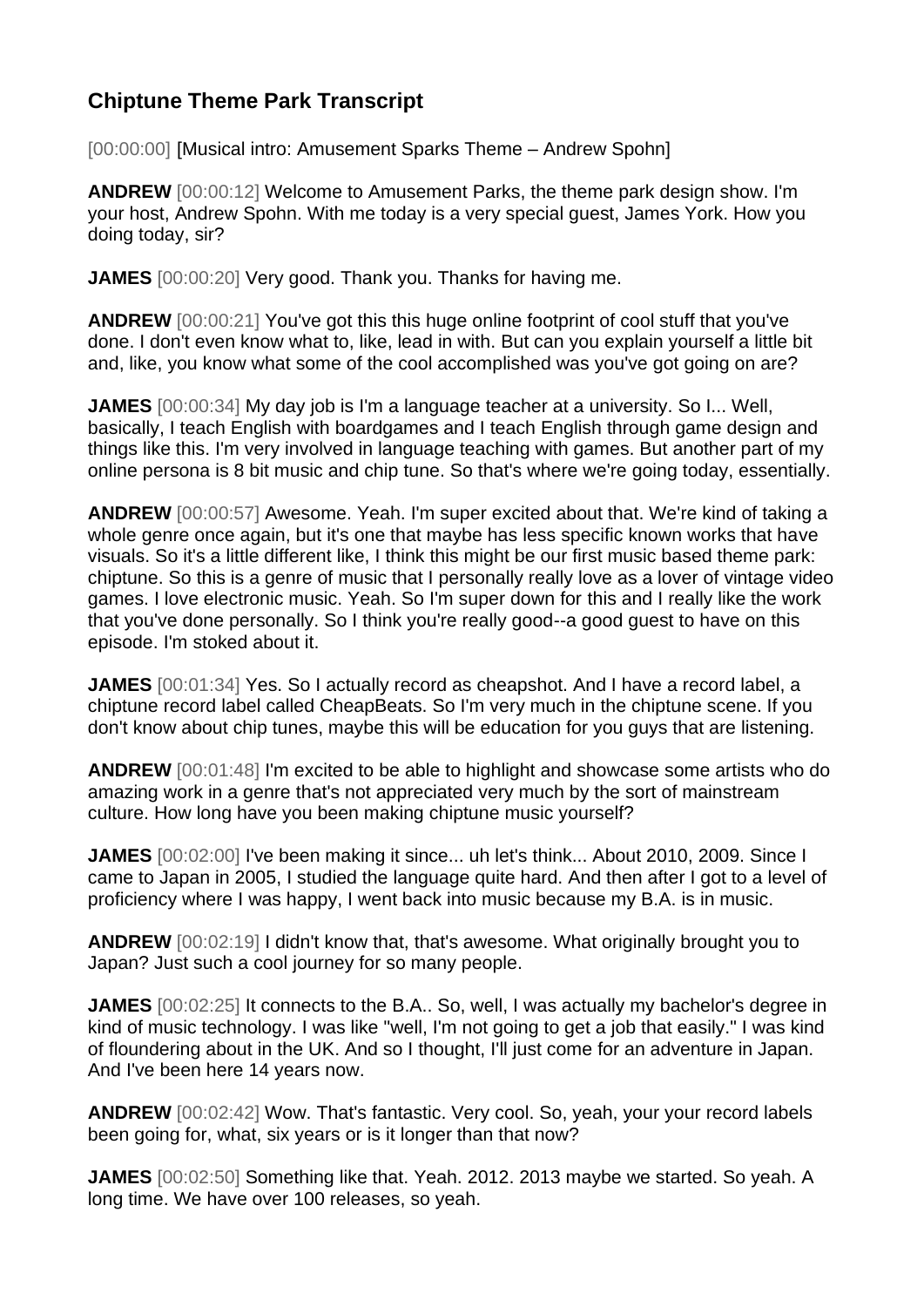**ANDREW** [00:02:57] That's so impressive. That's something that I've always been interested in his music production and record labels and that whole thing. So in college I did a few projects on one doing producing a record and one on starting a record label. It was like a nonprofit type thing, but things have changed so much even over the last like, you know, six or seven years in the world of digital publishing and music rights and music streaming and all that. Has that been like a crazy journey for you?

**JAMES** [00:03:23] Yes, I think there's a website called Bandcamp. You probably aware of it? That really changed things for net labels. It made it very easy to start a record label and get music out there. It's kind of a self publishing web site. They take 5 to 10 percent of any money that you make, but it's really easy to get in front of fans. And yeah, that's been really helpful. There's things like SoundCloud, which are just not very useful... but yeah, Bandcamp has been a big game changer. Definitely. And then with Spotify, it's pretty much a given that you have to have your records on Spotify now, but--

**ANDREW** [00:04:03] Right. But it's not a good source of income. Isn't it like you've got 100 plays to make a cent or something like that?

**JAMES** [00:04:09] It really isnt, I mean, I just got literally last weekend I downloaded my digital store kind of streaming revenue for all the releases that we have on on my record label. And it's like just maybe two or three that have made a little bit of cash. The rest are just like pennies. It's crazy.

**ANDREW** [00:04:29] Wow. And that's that's rough. But yeah, any of the listeners feel free to go to these releases and then just loop the albums and turn your speakers off. Haha.

**JAMES** [00:04:37] That's the best thing I can say. If you really like a scene or you really like the music, really that the artist, the best thing you can do is support them by just doing a one time purchase like a couple of dollars, three or four dollars. It's much better than whatever they'll make on Spotify.

**ANDREW** [00:04:51] Yeah, totally true. And it's different as far as like actual like physical performances for a lot of these artists whose... I mean, it's a really cool scene and seeing a live chip tune show is fantastic, but they don't have the--they don't draw the crowds in order to like justify going on a nationwide tour very often. But you do have some really interesting festivals, you know anything about those?

**JAMES** [00:05:14] Yeah, I run the biggest chip June event in in Japan. So yeah...

**ANDREW** [00:05:17] [Pretending to not know] Oh!

**JAMES** [00:05:20] Yes, Square Sounds Tokyo. It's a yearly event that we do out here where we have international chiptune artists and a large selection of national chiptune artists. Yeah, that's a big one in Japan. There's a couple in Europe. I mean the starter was 2006 with Blip Festival, which was run in New York, but that unfortunately died down after, I think, 2010, 2011, something like that.

**ANDREW** [00:05:44] Right. And they made a documentary about that.

**JAMES** [00:05:46] That's right, yeah, that was a big one in New York. But there's still little pockets of chiptune in the states. Seattle is actually blowing up right now. There's a there's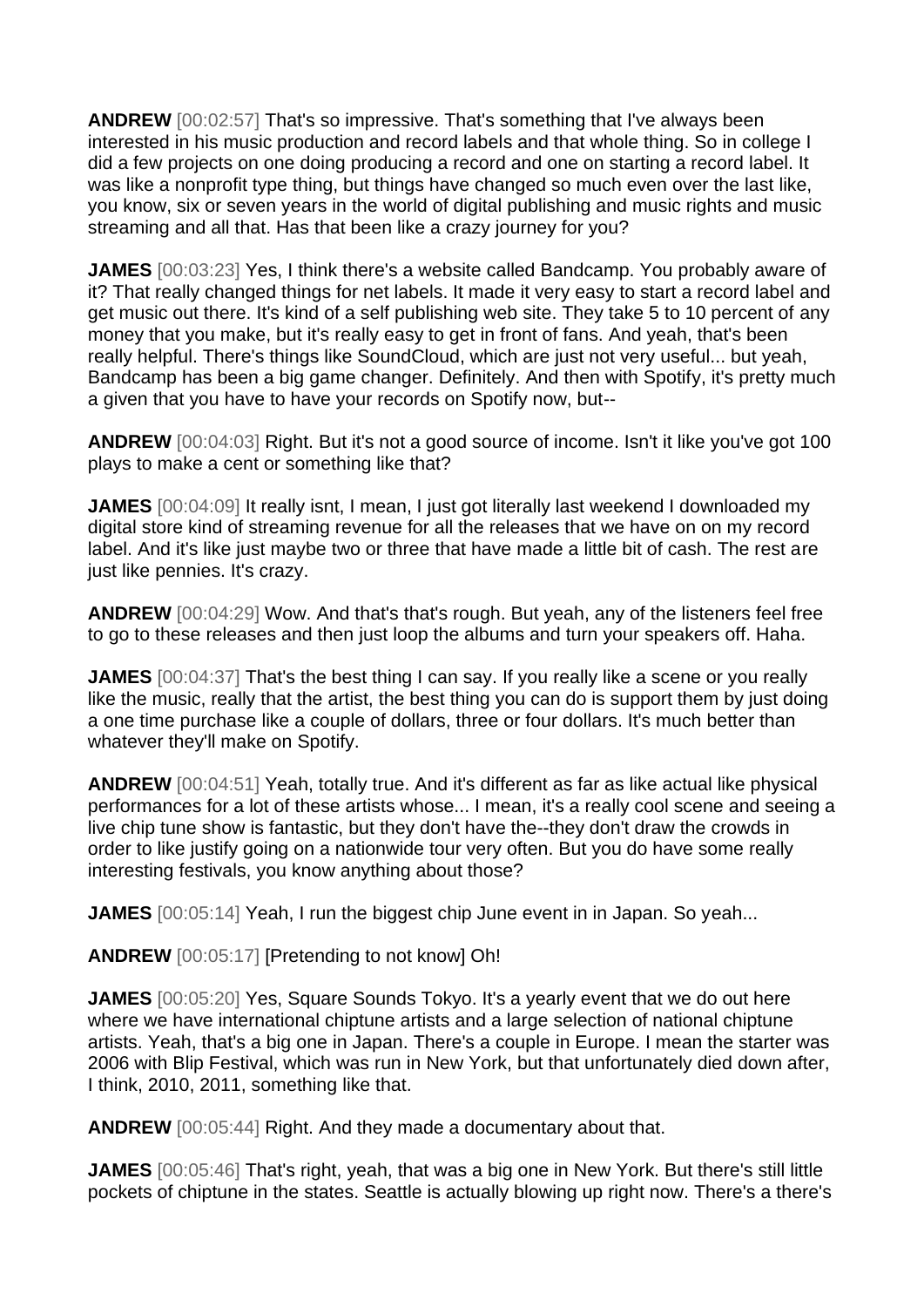a couple of events happening over that way. I think L.A., there's gonna be an event happening again soon. And then Sheffield in the UK. There's an event happening in London. There's stuff happening, but yeah, it's it's kind of small. We've been doing Square Sounds now for, I think, about nine years in Tokyo. So and yeah, we're kind of in a groove. It's like this is how we do it every year. People know what to expect. So just having that kind of kind of standard. It really is quite helpful.

**ANDREW** [00:06:22] That's awesome. Just before we get into the actual theme park, I'm really curious, are your like students like just amazed by the stuff that you've done?

**JAMES** [00:06:30] So they don't really know about this side of my life.

**ANDREW** [00:06:32] You don't wear this hoodie to class everyday or anything? He's got like a cool like pixel/chiptune hoodie.

**JAMES** [00:06:39] I actually work at a science and tech university, so I have a couple of students occasionally go "Oh, I went to Square Sounds Tokyo." And I'll go "Oh, cool. I run that." And they're like "No way!" But because the genre is so small, it's only a couple of students that ever come up to me and ask me about music.

**ANDREW** [00:06:53] I feel like that's such a cool thing to have on your resumé and that you've been--had kind of an influence on multiple like parts of the scene over there, like I imagine you'd be like a star. I guess it is a pretty niche thing even in Japan, right?

**JAMES** [00:07:07] That's right. Yeah, for sure. Yeah.

**ANDREW** [00:07:09] Yeah. I guess the history of chip tune... I don't know of much originating from Japan. Of course, a lot of the hardware did, but it seemed like a lot of the originators were in the UK and then kind of some worldwide explosion started maybe in the U.S. or in Europe.

**JAMES** [00:07:24] I think the states, particularly the New York scene's, very instrumental in making it popular, that's for sure. But Japan... I think in Japan we have two styles of chiptuners. You have the people that do want to perform and go out and be a public face. But Japan in terms of its kind of social media presence, people are quite reserved and they're quite private. So you have this whole chiptune scene in Japan where they're making music, but they're not performers, whereas if you match in the states, people just want to perform. They want to go out there and perform.

**ANDREW** [00:07:59] So, yeah, that makes sense. And those are definitely different sides of the same fandom almost.

**JAMES** [00:08:05] See, Japan has always had this kind of mystique about it. So if you are if you are a kind of public chiptuner in Japan, you get a lot of followers, like particularly on our label, we have Scythe and "tuh-bah-kay-gow". These two artists that that they're very public and so they do get a lot of followers, which is which is nice.

**ANDREW** [00:08:22] Awesome, very cool. So should we start with an overview of what chiptune is just so that the audience, if they're not familiar, can get caught up a little bit? What makes Chip tune chipped him?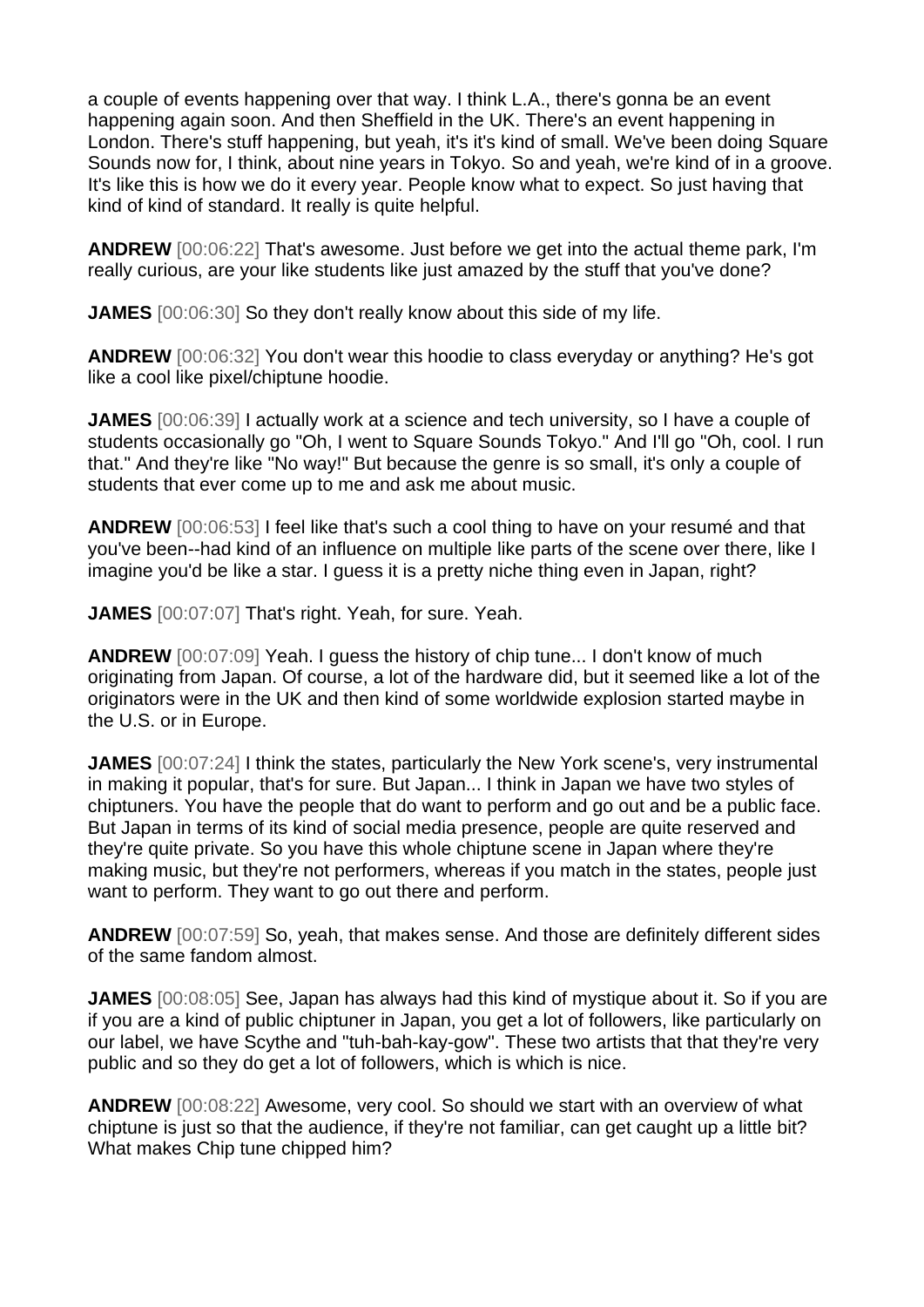**JAMES** [00:08:33] The best way to describe chiptune for me is thinking of it as an an aesthetic rather than a genre of music. It is not a genre of music. Chiptune is just how you produce the music. So everybody's using the same sound chip to produce the genre of their choice. That is chiptune. So for example, I'll pick up a Game Boy and I have a cartridge in there and the cartridge will be triggering sounds from the Game Boy sound chip. That is chiptune. It means that you are triggering sounds from the chip inside this old computer, which means that you can pretty much make any genre of music. I can make a blues track. I can make a rock track. I can make pop, techno, dubstep, whatever you want. It's just the kind of sound palette that makes it chip tune.

**ANDREW** [00:09:20] That's fantastic. That's a great explanation. And it it seems like the the borders of it are kind of fuzzy, like there's some people who do what's called fakebit, but (which sounds a little derogatory). but where you use modern hardware to emulate or sample those earlier hardware sounds just in a more user friendly way.

**JAMES** [00:09:37] Yep. There's a whole dumpster fire flame war about what is chiptune.

**ANDREW** [00:09:43] Haha, but it it can include a lot of different things and you can add on a layer of playing like an actual guitar or playing drums or, you know, whatever physical instrument you add to it too. It just wouldn't meet the like most simple enclosed definition of what chiptune is.

**JAMES** [00:09:59] Well it would be the purest definition and the elitist definition. "If it's not made on an old computer, then it's not chiptune." I mean, that is the pure purist perspective. But yeah, you can have, you know, bands that play with the Super Nintendo or the Nintendo as a backing instrument that is basically chiptune as well. And then like you mentioned, fakebit, which is emulated chiptune. But of course, you can do things with fakebit, like you can emulate maybe four or five Game Boys all playing at the same time so you can get different different sounds out of it.

**ANDREW** [00:10:29] Right. It's just using a newer technology to leverage what it's capable of because that old hardware could barely--especially really old style Commodore 64, for example. You can't run much, you know, of a spectrum of sound through that thing at all. So it makes sense to leverage newer technology.

**JAMES** [00:10:49] But for the purist (I mean, I'm quite, quite a purist myself) for the purist to hear something that just sounds so cutting edge, so modern, coming out of these old machines you just like that is the draw. That is wow, I mean how did they do that? That that's the draw of this music genre.

**ANDREW** [00:11:05] What I think the beauty of something like this is, is seeing what someone's able to create with such a limited super tight restrictions. And it's not like you're going to find some shortcut or some hidden expanse of the technology. It's like the realm of possibility is well-known and well established and it's not going to get an update anytime soon. So you're using these these old pieces of technology and just squeezing more life and more art out of it, which is a really, really cool thing. It's a really interesting genre. And personally, I love the Game Boy related stuff because those are the the, you know, official chiptunes like from actual, you know, Nintendo cartridges that I grew up with, that I think that music is really good. So seeing someone kind of pay homage to that and use the same exact hardware, it's like, I don't know. It's such a cool, whimsical thing that uses nostalgia and leverages that and creates something totally new. Like, I'm just crazy about the genre.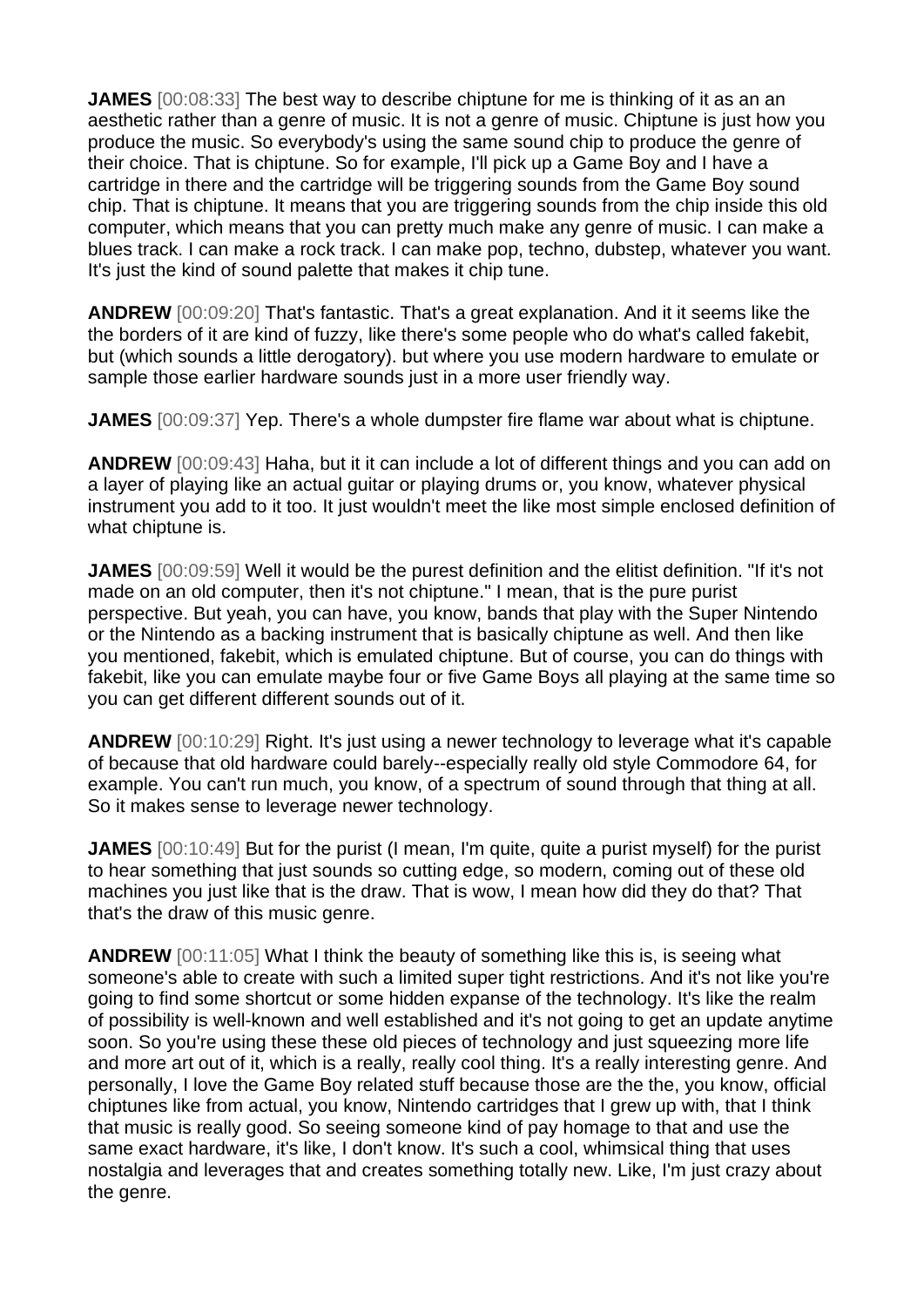**JAMES** [00:12:05] Yeah. I mean, we can we can talk about this all day. But I mean, but the the idea of chiptune is well is it is not video game music. That is something that people often make mistakes with. Yes, it could have been used for a game soundtrack, but chiptune is more of using this Game Boy to make modern music. That's my own perspective and that's the perspective that I tried to push, that we are separate from videogame music. We are not particularly interested in video games. We are making music with these old machines. That is chiptune for me.

**ANDREW** [00:12:38] And there are some some notable artists who may have started out as doing it more commercially for video games and then they've transitioned into the more- -the chiptunes seen of the able to be more creative and not doing this just for a project of a videogame.

**JAMES** [00:12:50] Or even the other way round as well--Chip tuners then go on to make OSTs for game soundtracks. Yeah, they've got to make money.

**ANDREW** [00:12:58] Right, right, exactly.

[00:13:21] [Musical break: Memory Days - Scythe]

**ANDREW** [00:13:22] A theme park based on a classification of music--what a concept! Haha, you're the one who came up with this idea. What do you think? Should we--I mean, we have to make it something physical. It can't just be an auditory experience, right?

**JAMES** [00:13:34] That's right. Yeah, that's right. Let's start with a roller coaster, cause I guess that's a staple of a theme park.

**ANDREW** [00:13:40] Absolutely. That's what's gonna be on the T-shirts and stuff.

**JAMES** [00:13:43] So the roller coaster I thought of as an 8 bit wave table. So if you imagine... hmm, how can we describe this? Like if you imagine a sine wave, it's a very smooth like a roller coaster.

**ANDREW** [00:13:59] It's like a roller coaster, yeah. Classic up and down. Yeah. Curve.

**JAMES** [00:14:04] But with the old hardware, with the 8 bit hardware, it's not that smooth, right. It's not a smooth, lovely round sine wave. You've got like jagged edges and...

**ANDREW** [00:14:19] It's like pixels versus polygons, kind of. Like [with] polygons, you can replicate something pretty smooth but with pixels, especially lo fi pixels, you can not at all. So it's it's like a square... It's not even a real thing in math, that's very common at all, but basically just squares, right?

**JAMES** [00:14:35] Yeah. So if you imagine a staircase going up and then back down again, that is how... That is the definition. That is that's the kind of resolution that you get with 8 bit. So I thought it'd be kind of cool to have an 8 bit rollercoaster, which is incredibly painful.

[00:14:53] [Laughter]

**JAMES** [00:14:53] Because you'd go again up and down these stairs, yeah.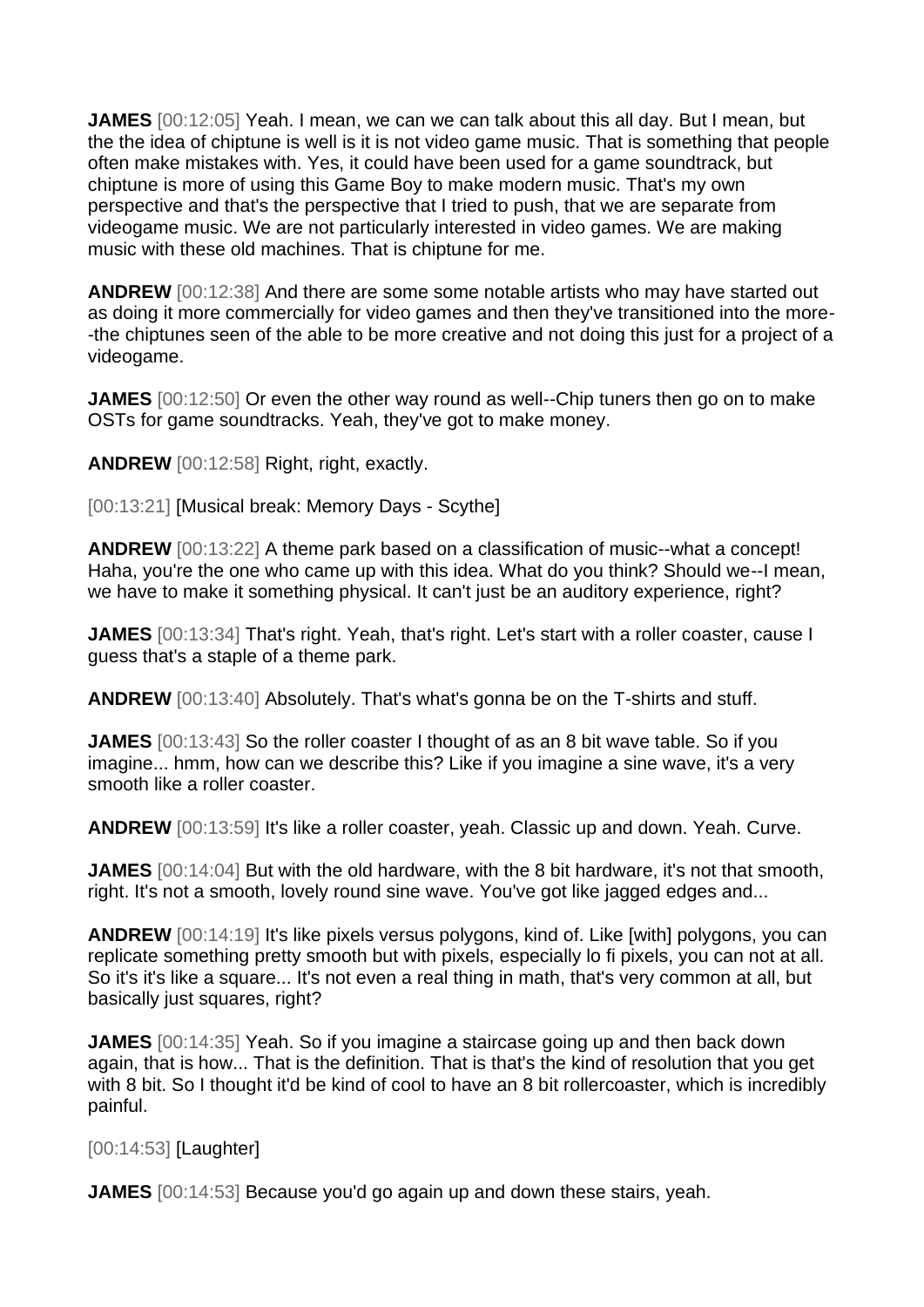**ANDREW** [00:14:58] Just super bumpy haha.

**JAMES** [00:15:00] But then chiptune is also 16 bit you can have like the Game Boy Advance and the the Mega Drive and the Super Nintendo. They have a much smoother sound, if you like. So that they're double the resolution. So maybe you can have 16 bit parts of the rollercoaster that are not quite so jagged-y and not quite so painful.

**ANDREW** [00:15:20] Yeah. Another way we might want to take this metaphor like in another part of the park in a more mundane area, would be with an actual staircase where you have the big chunky stairs that are kind of an 8 bit sound, and maybe do one of those things that they've had these in various places in the world where each step you step on, (each stair you step on, I guess is a clear way to say that) plays a different note, like it's on a keyboard, like ascending or descending. But you can also do a higher fidelity one for like the handicap accessible ramp. It could be like a smooth spectrum of sound as you wheel up or down and or walk up or down it, whereas it's like clearly defined digital type sounds on the staircase.

**JAMES** [00:16:00] There we go, I like it. So how about all the staircases in the theme park make 8 bit sounds or something.

**ANDREW** [00:16:06] I love it. And you wouldn't have to just be a straight, like, scale. It could be like the instrument... It's called like a thumb piano, I forget the authentic name for it, but basically where all the notes sound good and they're all in the same key.

**JAMES** [00:16:18] Oh, okay, they're in a scale.

**ANDREW** [00:16:20] Yeah. So we could have different scales in different areas or it could play the first several notes of any famous song.

**JAMES** [00:16:27] Well I know I wanted to try and keep video games out of it as much as possible, but do you remember the Mario 64 where you go up the staircase of infinity?

**ANDREW** [00:16:35] Yes haha.

**JAMES** [00:16:36] It uses something called the shepherd's scale I believe, where it's overlapping... Basically it's overlapping octaves of sound that they become louder in the middle and then quiet as they go towards the end. [Music plays softly in the background] So it has this kind of weird property where it feels like it's an never ending going up kind of sound. So why don't we have that?

**ANDREW** [00:16:58] Wow, I love that. And that is such a powerful sound. Like that's that song is like maddening almost. Or like it puts you into like a trance or something. It's a really interesting.

[00:17:07] [Musical break: Love is Insecurable – chibi-tech]

**JAMES** [00:17:28] Anyway, so about about the roller coaster. I try to incorporate artists that fit particular rides. So for the roller coaster, because it goes up and down, maybe we can have kind of emotional chiptune that is, you know, triggered as you're going down. It's kind of like sad stuff and when you're going up if it's kind of happy stuff. So.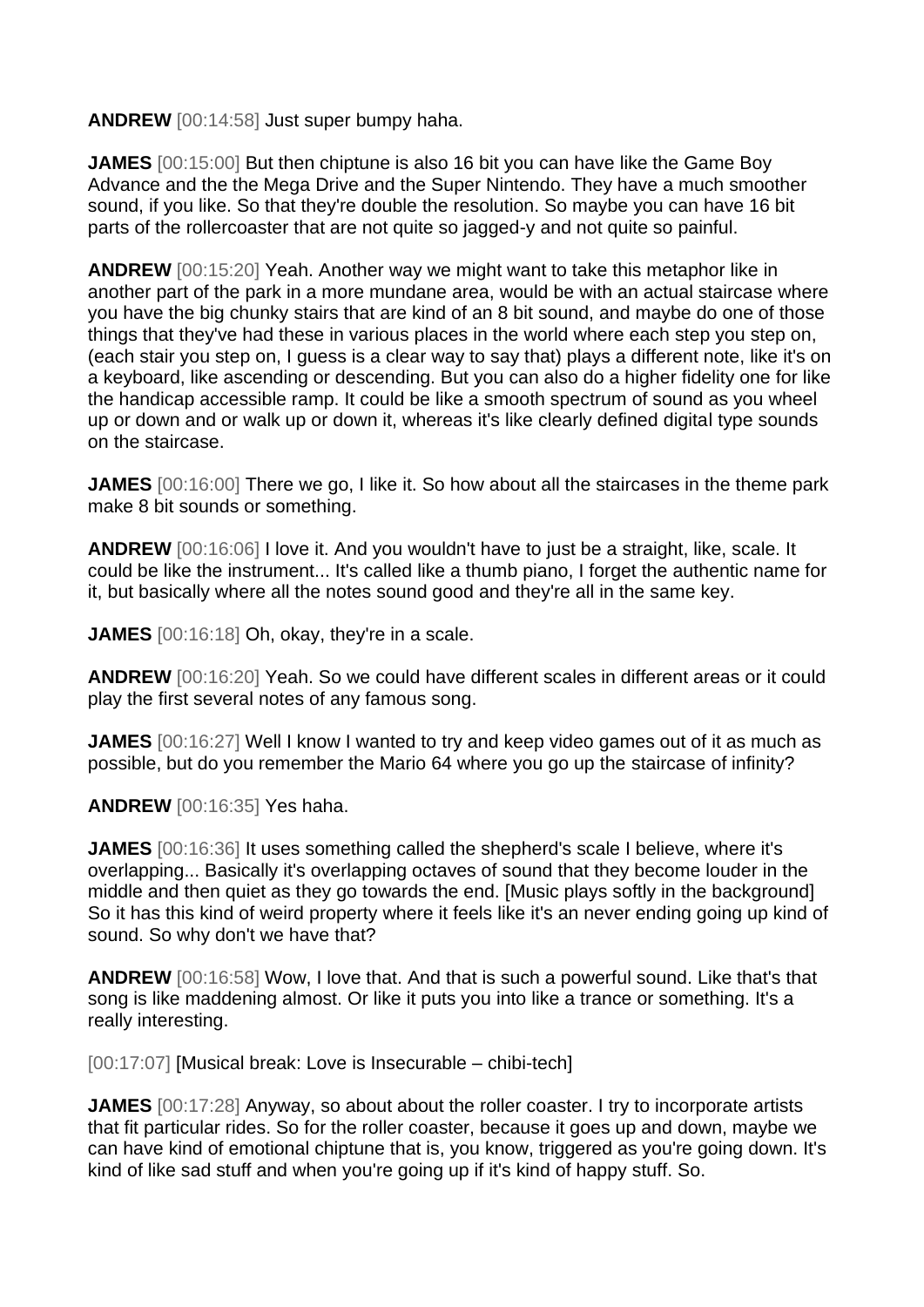**ANDREW** [00:17:49] But no, that's cool. And you could even change it out with the seasons. You know, if you have a featured artist. Even if it changes every 15 minutes. You know, you could ride the roller coaster and hear one soundtrack kind of scored to it and it could have lights that light up and, you know, like a like a laser show or whatever, like choreograph to the music and then you can get back on the right again. And it's a different artist with different light show, but the same ride.

**JAMES** [00:18] There we go. I like it.

**ANDREW** [00:18] Dude, that's really cool. And I also love that you could... That this park, because it's music based, we can highlight the artists a lot. It's really cool. Not just about the hardware, you know, it's about the artistry and each specific musician as well.

**JAMES** [00:18] Yeah. I like that. I like that a lot.

[00:18:20] [Musical break: Focus - Chipzel].

**JAMES** [00:18:53] The next ride I have here is... I don't know what it's called. You know, it's... How can I describe it? It looks like a whirling hat. It looks like... It looks like...

**ANDREW** [00:19:04] It's almost like a coin like a quarter when it's almost flat.

**JAMES** [00:19:08] That's right. So it's spinning round horizontally. But then there's parts of it going up and down vertically like a wave. Like a whirling dervish kind of thing. So this ride, I imagined it like a hexagon kind of shape and thinking of a hexagon, I know that there's an artist from the U.K. called Chip Cell and she made a soundtrack for a game using a Game Boy. And the game is called Super Hexagon, where you are literally a hexagon spinning round. It got quite a critical acclaim this game.

**ANDREW** [00:19:42] I've heard it's super hard. It looks... When you watch someone play it, it's like, yeah, I get what they're doing. But then, yeah, supposedly I've actually played it, but it's like pretty much super difficult.

**JAMES** [00:19:54] I think you have to spin round the edge of the hexagon and then come back again and I don't know, I haven't played it too much myself.

**ANDREW** [00:19:59] It's like a labyrinth, almost like a ball maze kind of thing, but in 3D. It's like Welltris, but it's rotating. Oh man. Yeah. It looks really... It looks really cool and that's a really cool aesthetic for this too.

**JAMES** [00:20:11] So I thought that could be one of the rides. Yeah.

**ANDREW** [00:20:13] I love that. And then tying in with the artist once again, I also love the motion of those--of those rides has kind of a music like the pulsing rhythmic thing to it where it fits in time with music a lot. It's almost like a wobbly record on a record player or something.

**JAMES** [00:20:32] It is exactly like that. Yeah.

**ANDREW** [00:20:34] That's a really cool one. Is there another kind of coaster you had in mind for a specific artist?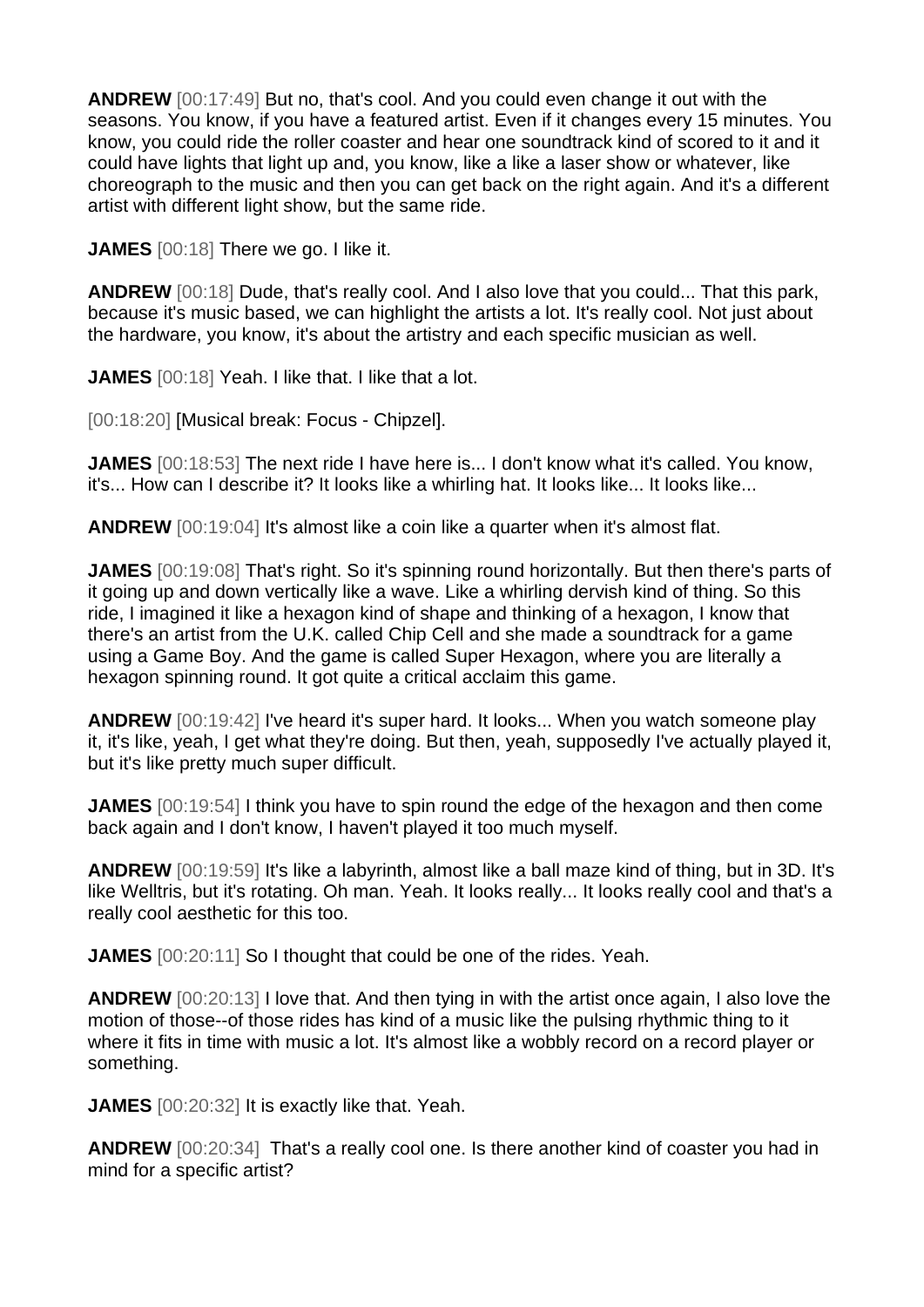**JAMES** [00:20:40] Not particularly, no. I just thought of having the roller coaster being the 8 bit thing, where it's kinda painful.

**ANDREW** [00:20:45] Haha I like that. And that's kind of fun. Like even if you don't want a subject everyone's spines to that kind of trauma, you could have like the the visuals next to them are really jagged and rugged during most of it, or maybe there's an 8 bit phase of it and then you cycle back around and go on a 16 bit area where it's not quite as jagged.

**JAMES** [00:20] Exactly, that was the idea. Yeah.

[00:20:53] [Musical break: Afterthought – albino ghost monkey]

**JAMES** [00:21:12] Then next. Pretty staple for a theme park is the haunted house. So again, using artist names, there's an artist called albino ghost monkey. So obviously having ghost in there. He could have some some kind of BGM going on. And then there's an artist from Japan called Scythe. So I thought of having swinging scythes going in and out inside the haunted house.

**ANDREW** [00:21:36] That's fantastic. And there's also the... I'm not sure if it's popular internationally, but there's a genre in the U.S. at least that's the Viking ship that just kind of swings back and forth like a pendulum. That would work for this as well, a giant scale scythe.

**JAMES** [00:21:52] Unfortunately, though, we couldn't have sides. Music is the BGM for the haunted house because he's super upbeat and happy.

**ANDREW** [00:21:58] Haha alright. It might be cool, though, if this giant scaled scythe is actually like chopping the haunted house in half. You know, there's a part where you have to like stop in your tour of the haunted house and then like a roller coaster car thing just like flies through the building.

**JAMES** [00:22:14] Well, maybe if it becomes too scary for you, then you could actually put some headphones on and listen to some side music and cheer yourself back up again.

**ANDREW** [00:22:21] I like that, there you go. And kind of the up and down like we were talking about, with the like emotion. Emotional roller coaster so to speak. Of yeah, the happy and the and the tension.

**JAMES** [00:22:33] That's it. Yeah, so that was the haunted house. And then there's an artist from Seattle area and his name is boaconstructor, which comes from obviously boa constrictor the snake. And I thought of having a snake, kind of like a roller coaster, not a roller coaster, a helter skelter. Like a slide that goes down just from his name. And he makes these it's very kind of aggressive dubsteppy trap kind of music. So that could be quite interesting in the background of the helter skelter.

[00:22:42] [Music under conversation: I DON'T NEED YOU - boaconstructor].

**ANDREW** [00:23:06] Yeah. That's really cool. I like the idea of a slide too, even doing similar technology to what we're talking about with the stairs where maybe the faster you go down, the faster it plays the song or something like you know. It measures your your BPM as you pass between these two laser points. And it's like, okay, we're playing this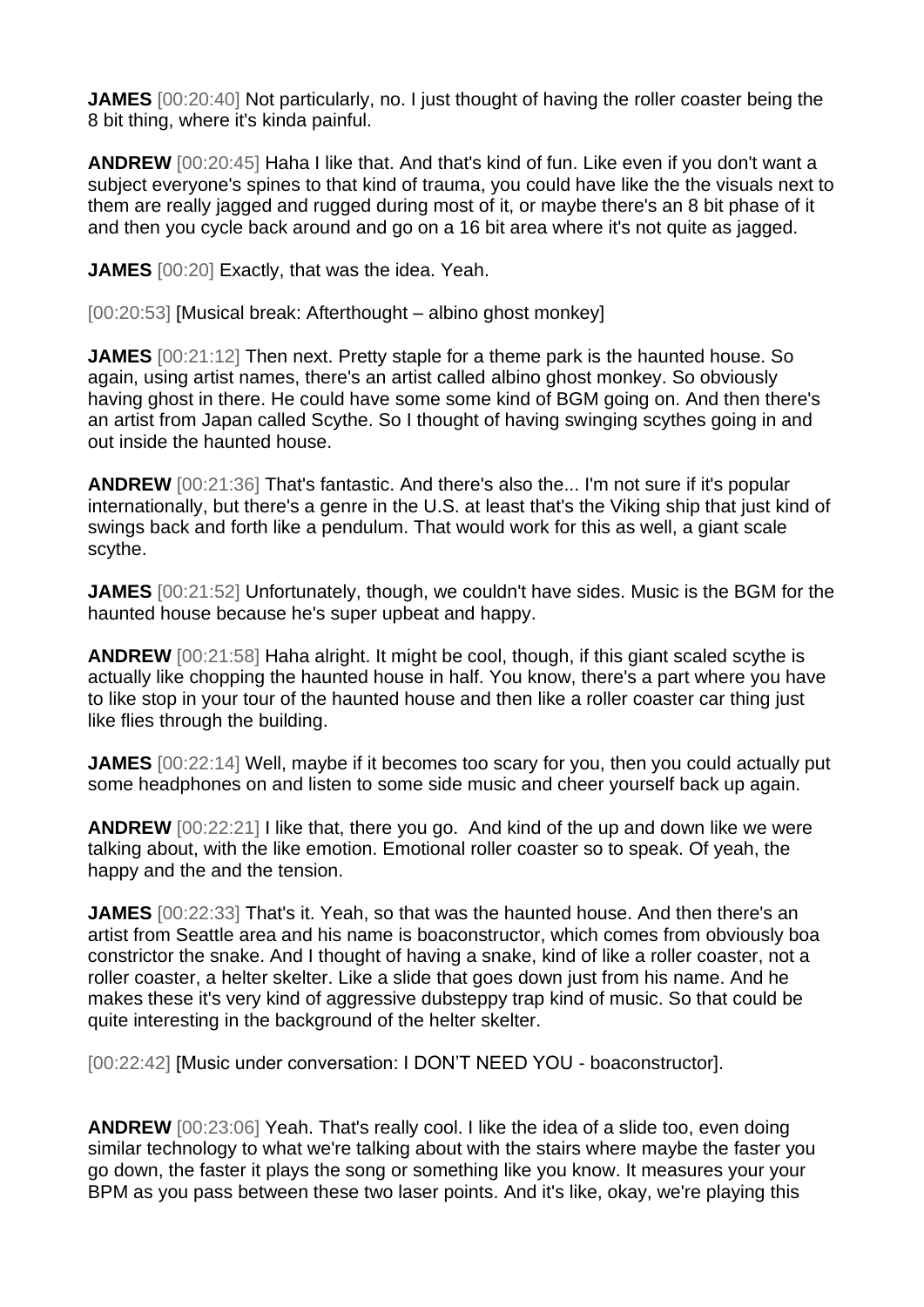song with this person because they're... This song is gonna be the exact right BPMs for them to be riding around as the ride's pulsing to this song or whatever.

**JAMES** [00:23:31] And again, we could perhaps have the bumpy parts with the 8 bit kind of style.

**ANDREW** [00:23:36] That's really cool. Or like kind of a dubstep... Like those are like where the big like wobbly parts are. Oh man! Well, this is such a like bizarre idea, but it's it's coming to fruition a lot more easily than I even expected. It's awesome. I could tell you've done your homework.

**JAMES** [00:23:51] I definitely thought about this, I was on my commute to work, and I was like "Yeah, how can we make a chiptune theme park?" So then I thought, "well, you're gonna have to have an arcade because a lot of chiptune it's made on old game machines.".

**JAMES** [00:24:04] So why don't we have an arcade with costly games from those machines? Maybe you've got some Game Boys setup, maybe you've got some Mega Drives or whatever. So maybe you can listen to the music and play the games. So the arcade would have to be, you know, classic games, essentially.

**ANDREW** [00:24:21] That's fantastic. And I like the getting the park guest familiar with the hardware as well. Just for someone who maybe has heard this music or, you know, they've played a lot of Fortnight and there's some little chip tune songs in there now. But they're like, "I don't really know the origins of this. I've never heard of this old hardware. Every system I've ever raised--I grew up with was CD based." It's like let us show you how it used to be done, or whatever, you could do some kind of educational like children's museum type stuff of "here's how this is done."

**JAMES** [00:24:50] I never imagined it as a museum, but that's that's a good idea.

**ANDREW** [00:24:53] It just might be an easy way to, I don't know, make the museum more interesting or the arcade more educational is to kind of intersperse them. Like as you're playing Pacman, there's a Pacman exhibit right next to it or whatever.

**JAMES** [00:25:04] Well, having said that, the idea of the arcade then was to have a real kind of chiptune experience zone as well. So the idea of that was that maybe some experienced chiptuner's giving demonstrations or teaching people how to make it themselves, because there's this kind of a part of the scene... There's a couple of artists that I wrote down here. Big shout out to bryface and TUBERZ McGEE and Defense Mechanism. Pain Perdu. There's a couple of people keep tune. These guys are teaching others. Basically, they're sharing their information, their instrument creation ideas and how they're making songs, how they're... for example, bryface in particular, he showed how he made how he made a track just using one channel on the Game Boy. The Game Boy has four channels. But he said, "well, this is how you can utilize one channel and this is the sonic ideas that allow you to do it.".

**JAMES** [00:26:00] For example, if you play a bass kick and then after the bass kick, there's this kind of silence, because it's the idea of the masking effect. If you play a sound really, really loud, your easrs actually can't hear what comes after that for the next maybe half a second or something. If you clap your hands very loud--maybe you're listening to this now and you're at home and you've got nothing else to do. If you clap your hands very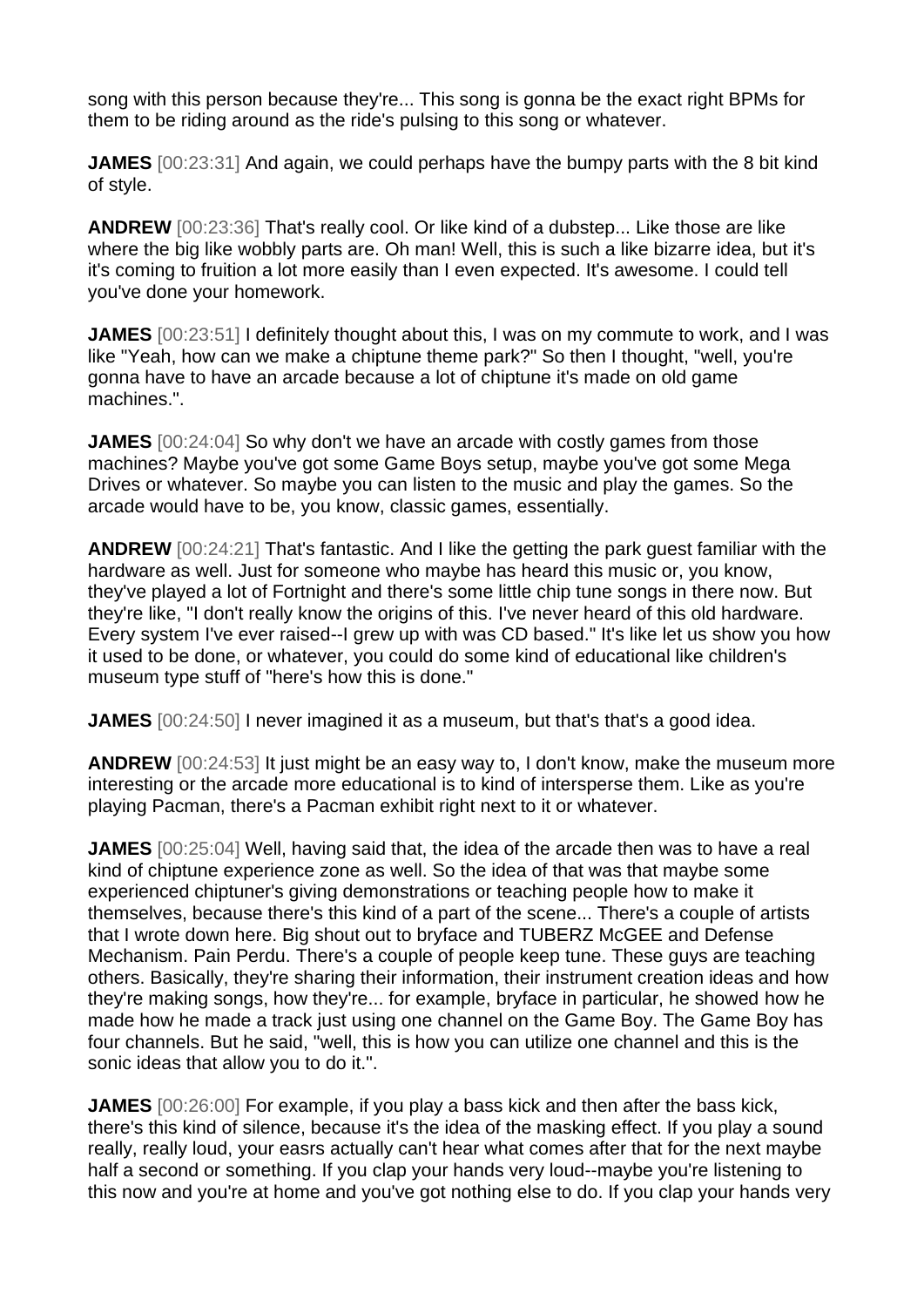loud, all the background sound will kind of fade out and then come back in again. And this is something that happens in your head that you don't usually notice. It's called the masking effect. So anyway, you can utilize the masking effect in song creations so you can create a loud sound. Leave a break and then you can put some some sounds in afterwards. And your ear doesn't notice that there's been a break that because it just seems natural.

**JAMES** [00:26:55] But anyway, I'm totally off topic. But this kind of how to make chiptune using acoustic, psycho acoustic knowledge is something that these artists are actually giving to other people. So if you could have an introduction to making music with the Game Boy, a tracker, the Nintendo Entertainment System, some kind of, you know, place where people can learn about how to make this music would be pretty, pretty exciting, I think.

**ANDREW** [00:27:22] You could have the actual hardware set up for having people like play around with it and follow, you know, if the instructor has some advice. Like just do something with just this channel and here's how you manipulate it. People can actually do that, but you could also do like a more abstract or maybe more user-friendly, I guess, way of doing it, because I've personally used a Little Sound DJ (LSDJ), the one for a Game Boy, and it is very difficult to use for a modern sensibility, where we're used to like apps and thoughtfully designed user experiences. It is not that. So we could have some some setup that are that are also a lot easier, which is kind of big, you know, colorful buttons or simple drag-and-drop style things. For maybe someone who's younger or who doesn't isn't interested in the original hardware and just wants to make cool music, you could have a little bit of a simpler version, you know, running and Arduino or something like that.

**JAMES** [00:28:16] Have you ever played with nanoloop?

**ANDREW** [00:28:17] I have not, no.

**JAMES** [00:28:19] Yeah. Nanoloop is the most abstract thing. It's just it's four by four squares. The interface is just a grid.

**ANDREW** [00:28:28] So it's like a drum machine kind of thing?

**JAMES** [00:28:30] Yeah, it's like an MPC. The squares are in a four by four grid and it flashes from top left to bottom. It just goes "de de de de de de de de de de de de de de de de." And it just it keeps on going. And then you can put notes into that grid. And it's basically made into a four by four. All of the left side squares are the first beat. So if you put if you put a sound into those four squares will go "dum dum dum dum." Then you've got the other three squares, a kind of, you know, half tones, if you like, half beats. Half notes, yeah. So nanoloop is really obtuse and really, really kind of abstract, but it's very, very playful. You can just, because it's so live... Like on LSDJ, you kind of have to program it yourself.

**ANDREW** [00:29:17] Right. That's what seems so weird about it for me, is that it's... There's not a visual interface. You're just kind of changing numbers in different columns. Like it's like a spreadsheet almost.

**JAMES** [00:29:26] It is like a spreadsheet. And it's not live. But nanoloop, as soon as you put the notes in, it's constantly playing. It doesn't stop. And then you can change the sounds like live. This is the software that I use, actually. So if you want to see somebody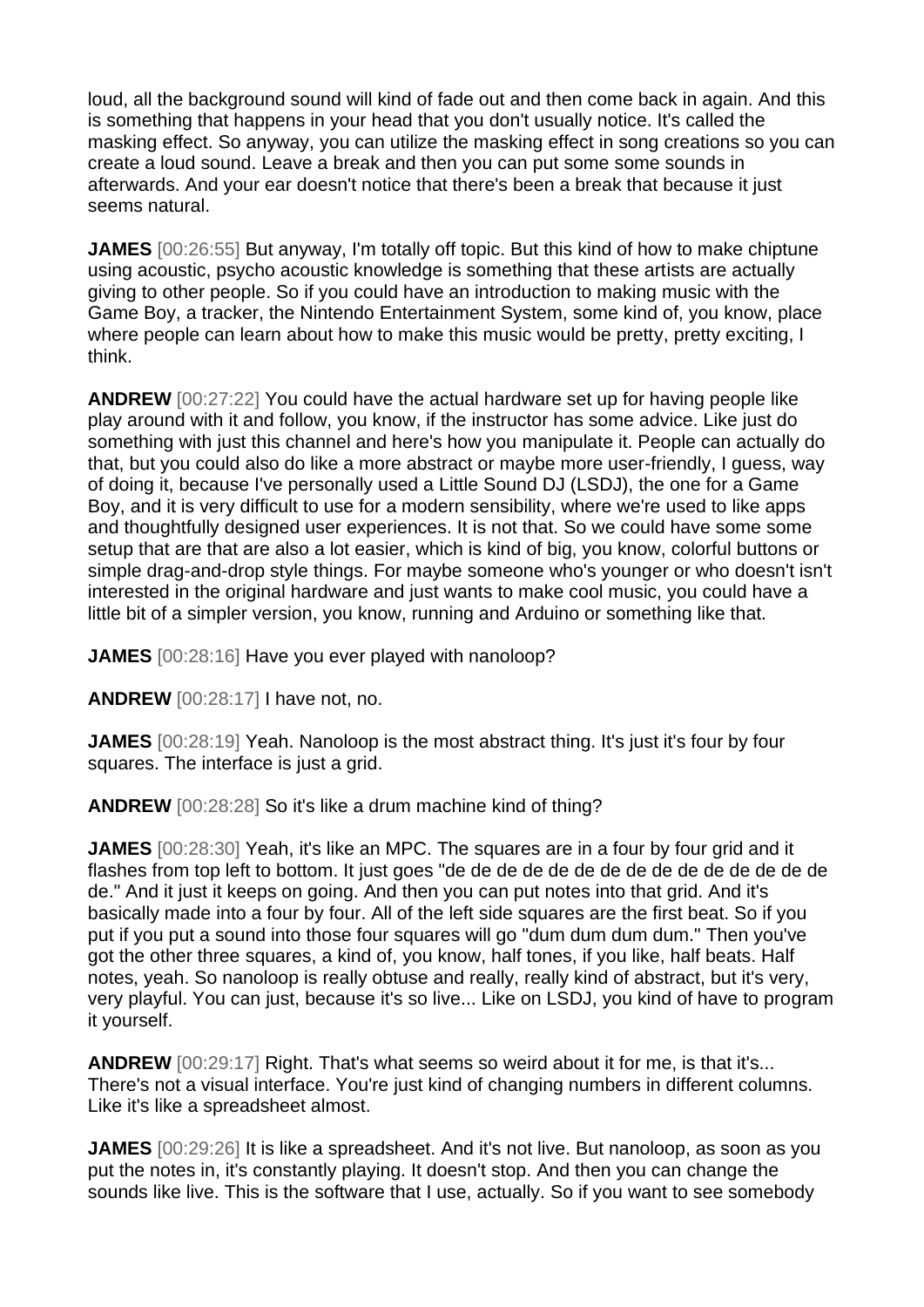using nanoloop, I think there's still a tutorial on line like "cheapshot nanoloop tutorial." But yeah, this is a really playful piece of software and if you're interested in chip tune and getting started, I recommend nanoloop. Even though it's not as easy to get, get ahold of. It's quite a rare item. It's very, very cool. Very, very playful.

**ANDREW** [00:30:03] That sounds amazing and I think it is really cool if you can learn those things from your favorite chiptune artists. So might be neat if we have, we'll get into this later, maybe, but if we have a music performance space and so we're bringing in different chips and artists, we can have them record a 15 minute tutorial and then just play that video, you know, for the next three months or whatever until another... So basically so people can kind of choose their own teacher in a way, which is my like a dream version of the future of education. "Choose the English teacher that you get along best with or you like their style" or whatever.

**JAMES** [00:30:38] Oh, I wish it was like that at my university. Oh, my God, that would be so good.

**ANDREW** [00:30:42] I know. I wish the world was like that because the teachers are amazing and each have their own style, but they're not going to mesh with every single student. But the students have to be jammed together in the same classroom. I'm sure that's the way the future, it's just not here yet.

**JAMES** [00:30:56] That is my university experience. So my university has architecture, biology, math, computer science and engineering, so these are the five different students. And luckily, I'm not teaching the biology students. I'm not teaching the architecture students. I'm teaching the computer science students. So the use of games in the classroom is really up their alley, if you like. They're all gamers. They know about, you know, mobile games and PlayStation and P.C. games. But they don't know a lot about analogue games. So it's kind of giving them this kind of game literacy as well.

**ANDREW** [00:31:30] That's fantastic, though. This is something I care about. I'm a former teacher myself, and I would squeeze in some, like, video game references, like I'd have a lecture teaching something about maths, but it was framed through a video game lense. And I would appeal to like 10 percent of the audience and the other 90 percent would be "well, I'm now even more confused, as if instead of just doing straight up the content, you did all this weird video games stuff." Gah, I was trying to make it cooler, but there's only certain people who are interested in that.

**JAMES** [00:31:56] That's kind of interesting because I think, from somebody that hasn't really programed a video game myself, and just kind of teased into it, like dipped my toe in the waters, video game development is all about math, isn't it? Everything is math. You've got to get the the trajectories, the gravity, the coordinates, the Cartesian coordinates.

**ANDREW** [00:32:19] It's there's a series on Khan Academy that uses Pixar technology and their graphics. It's really fascinating how much math is used to create that art. And it's the same stuff as as with modern video games and even old video games like, you know, the parabola of Mario's jump, for example. There's a lot of design that has to go into that to the point where he's not jumping too high too quickly or is not going out too far. There's a lot of balancing, a lot of fine tuning, and it's all math, which is really cool. But yeah, so we've got to nerd out there for a minute, haha, that was enjoyable.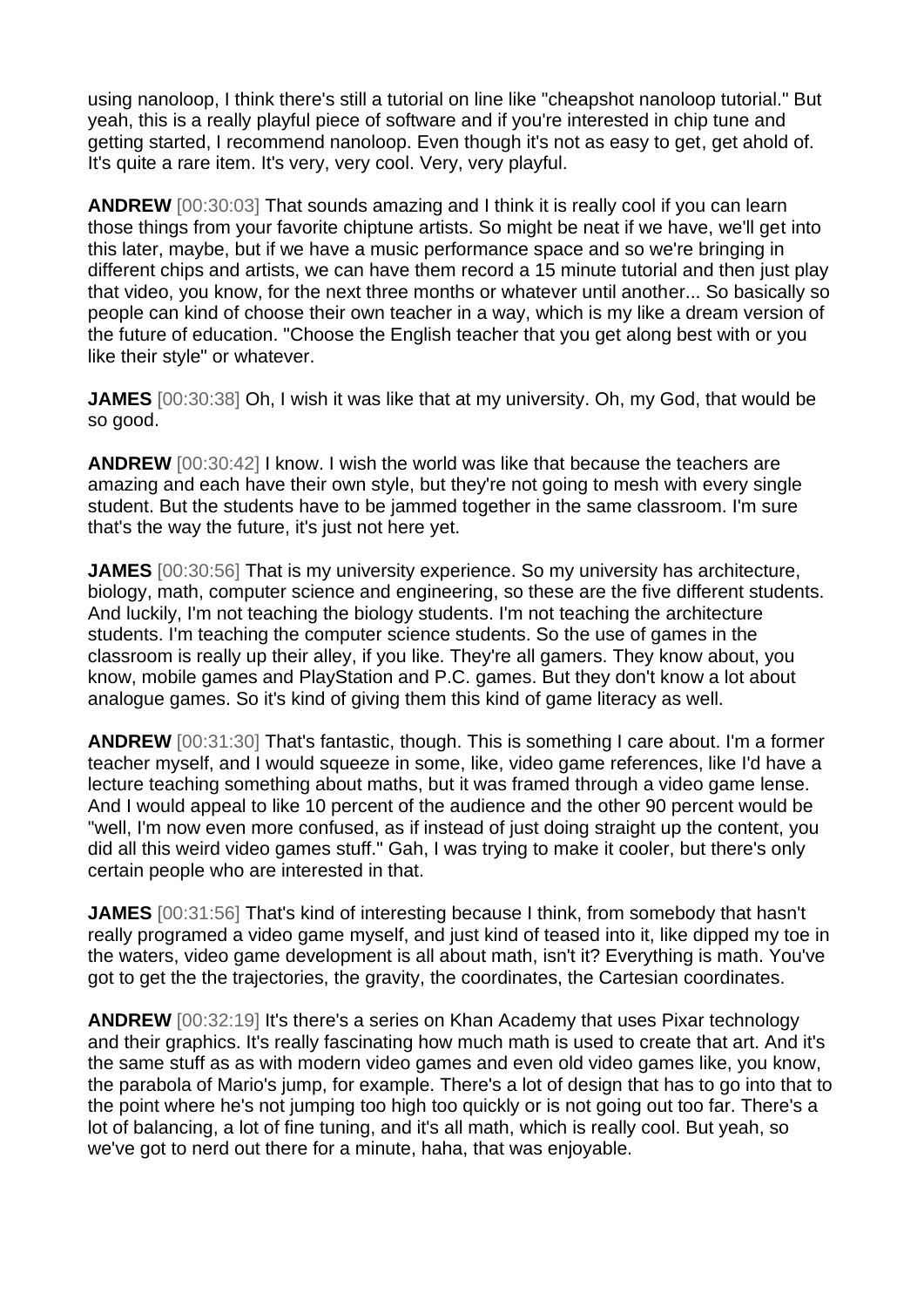**ANDREW** [00:32:54] Uh, but yeah, so have an arcade and then sort of an experience next to it.

**JAMES** [00:32:58] Yes, an arcade with classic games and then somewhere where people can learn about chiptune and get blown away by artists and figure out, "Wow! That's how it's made? Amazing." Like see behind the curtain, I guess.

**ANDREW** [00:33:08] Right. I think that's fantastic. We could even have modern games there, too. I've had this idea of a business of taking modern indie video games and building arcade cabinets for them. Like as a specialty thing. Just because, though that's a big resurgence of this style of music is if you're making a modern indie game and you want that sound, find someone who's already proven themselves as a chiptune artist and hire them. You know, they're they're good for it. And they're looking for work probably where they can actually use their music to pay off. I think it'd be cool to showcase those as well, because, you know, kids these days are more familiar with Crossy Road and...

**JAMES** [00:33] We're talking old men, right here haha!

**ANDREW** [00:33] Right? They know Minecraft and Crossy Road a lot more than Mario and Pacman, you know.

[00:33:48] [Musical break: Enamored – DEFENSE MECHANISM].

**JAMES** [00:34:21] You mentioned a stage, so I think that would be also interesting, just the stage with performances all day.

**ANDREW** [00:34:26] I think that'd be so fun.

**JAMES** [00:34:28] So we have Square Sounds which we run. So we can have the square sound stage, which would be easy. And then there's an artist called Henry Homesweet and he, back about, I want to say, 2011, 2012, maybe a bit earlier. He had this whole series on YouTube called low bit basement where he has two Game Boys from, you know, made in 1989. This is a very old machine. He had two Game Boys with nanoloop cartridges in each one synced with the Sync cable. Remember how you could play together with the Sync cable?

**ANDREW** [00:34:58] The link cable? Yeah.

**JAMES** [00:34:59] Yeah, so that they use that cable to make sure that the two machines are playing in sync so that the sound doesn't kind of go out of sync. And essentially he had two Game Boys into a DJ mixer. So then he's playing music and he had a webcam straight above where he was playing. And it's just such a great kind of dirty live kind of thing going on. I thought, well, why don't we just have like this this Henry Holmes suite basement rave going on? Why not? That would be kind of an underground thing.

**ANDREW** [00:35:31] And that's a good way to avoid the harsh light of the surface world haha. You know, you could have a basement because it is way cooler, the visuals and uh... It fits better in a dark space, I think, than playing out in the sunlight where you can even see your Game Boy screen. And even with the backlight upgrade, you know.

**JAMES** [00:35:49] Yeah, what you get artists. There's a there's a famous Japanese artist called USK. He's not so active recently. But USK, his thing was he'd have a little torch in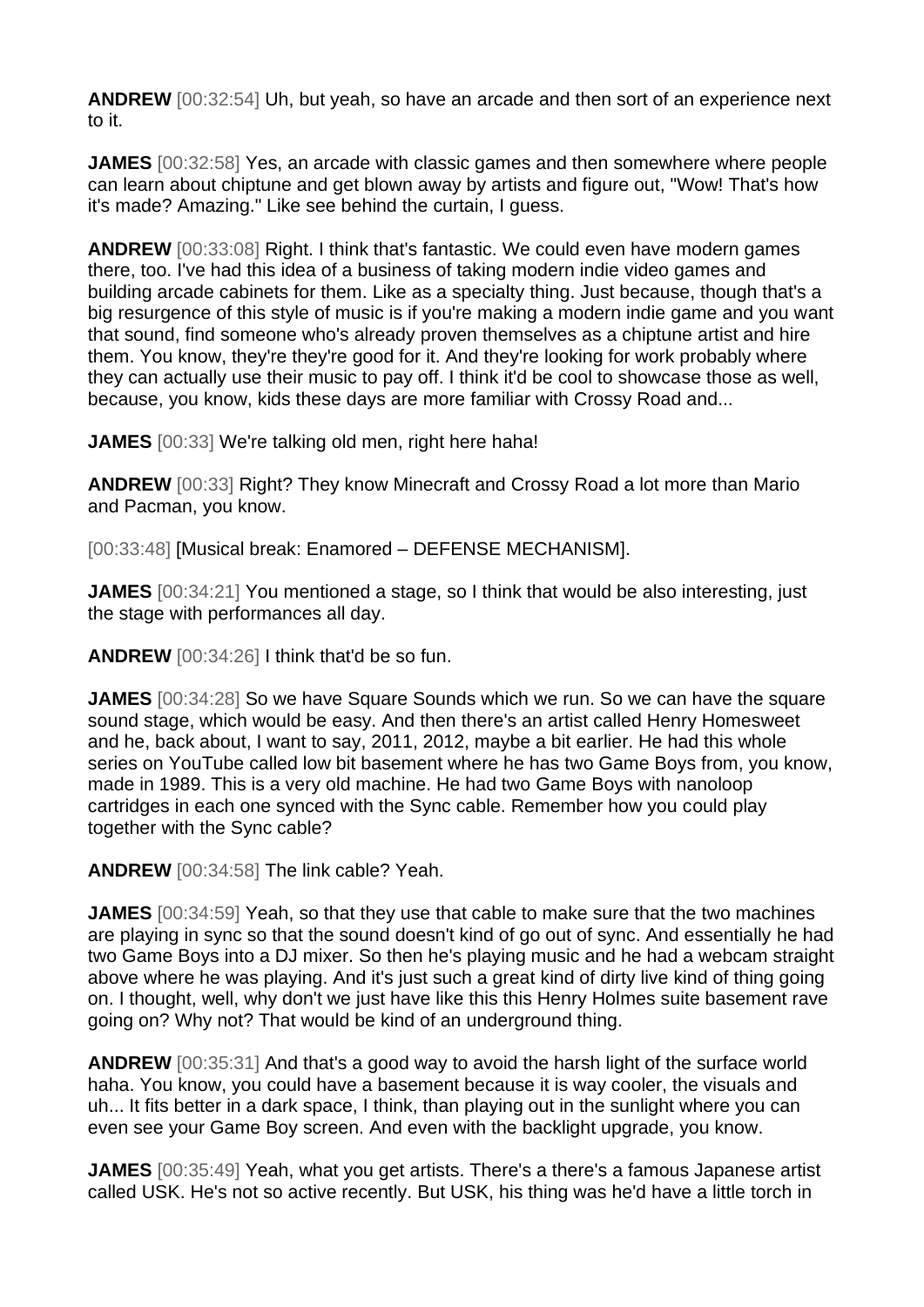his mouth and he'd be playing and have it have a torch in his mouth so he could see the Game Boy screen because of course, they weren't backlit.

**ANDREW** [00:36:04] That's really smart. I mean, I guess a headlamp would do that, but that's not nearly as cool.

## [00:36:10] [Laugher].

**ANDREW** [00:36:10] I like that a lot. That's really cool. Having like an underground rave and you can have that at all times of day and you could even do things, you know, when it's maybe off peak hours where musicians not actually physically there, you could still be playing the music really loud, like a dance club kind of vibe and get some lasers and maybe have some pixel style displays.

**JAMES** [00:36:32] We have V J's, you know, the idea of visual artists and they there's a couple of them that just use an old Nintendo Entertainment System. The NES. And they'll generate some some graphics from there and we'll use that as a VJ stuff. So yeah, they exist.

**ANDREW** [00:36:48] That's really cool! And then you can can kind of pay homage to the sort of like hack intro screen or like the demo scene back in the day when people would like crack hardware to to share it. They would add their own fun little intro at the beginning and usually they had some really amazing visuals and even chiptune music that was original that they put on as there a little logo like, you know, "this was hacked by this dude," and they'd put this really cool visual...

**JAMES** [00:37:16] "This crew"

**ANDREW** [00:37:18] Right. "This crew," it was a lot of kind of pirate gang type stuff going on.

**JAMES** [00:37:21] Still exist, man, still exist. They're still doing it. Yeah. They're still. They're not doing it to crack games anymore, but they're still making these kind of demos and shout shout outs and stuff. The demo scene is kind of separate to the chiptune scene because it's more about, you know, the visuals and the cracking and pushing these machines to do all these things. But yeah, they're totally still exist.

**ANDREW** [00:37:43] Have you played have you messed around with the Pico 8 at all?

**JAMES** [00:37:46] Yes. So now we are probably going to get off topic, but I've been messing around with Pico 8 myself to create visuals from the journal that I run. Yeah, I'm really interested in Pico 8 and I I'm thinking of using it in my game design class with the students to get them to develop games in Pico 8 because it's a beautiful piece of software. You know, you've got the graphics, you've got the coding, you've got the music. It's just fantastic. I really, really like it.

**ANDREW** [00:38:15] One simple package you can put on any computer. Um... I've got it on. I forgot what it's called. I've got this little tiny handheld computer that's almost Game Boy proportions.

**JAMES** [00:38:24] Yeah, this thing right? [holds up Pocket Chip computer].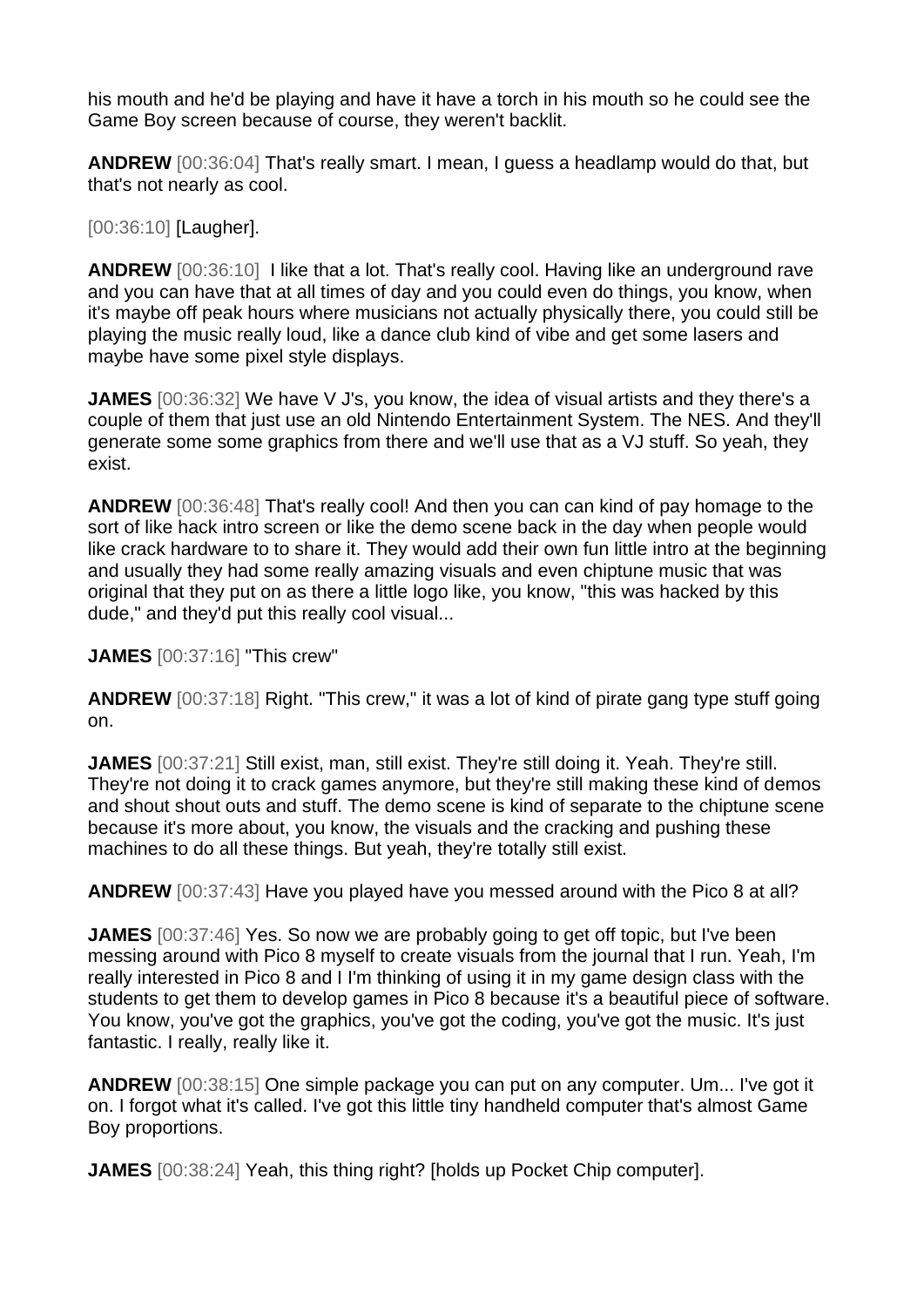**ANDREW** [00:38:25] Yeah, that thing! The Pocket Chip computer! It comes on that system, which listeners at home, it's a really cool little crowdfunded computer. But you can get it for--I have it for P.C. the Pico 8. But I love the art style of that. The aesthetic, the little tiny pixels, and I don't know, it's a really cool system. And there's a lot of kind of demo scene stuff on there of people just pushing the limits of what this thing can do.

**JAMES** [00:38:50] There is. There is.

**ANDREW** [00:38:51] It's incredible.

**JAMES** [00:38:52] It's insane. Have you seen Tweets Carts? Are you familiar with this?

**ANDREW** [00:38:57] No.

**JAMES** [00:38:57] Okay, so there's an artist on CheapBeats, my friend, is named Dogs++. He's a kind of university student and he got me turned on to it. But there's this whole thing called Tweet Carts where it's... They make a cart, which is essentially a game for the Pico 8. The code that they create is within two hundred eighty characters, essentially. So. If you copy and paste the code from that tweet into Pico 8, it will generate some kind of visual. And they're insane, dude! They're absolutely crazy the things that they're creating with like 280 characters. I just can't believe it. And again, it's all completely deep math stuff either using sine and cosine and loops and all this kind of stuff. It's beyond me.

**ANDREW** [00:39:43] And I love that it has such limitations on it, kind of like we were talking about with chiptune, but it makes it so easy to foster a kind of interest in, you know, science, technology, engineering, art and math (STEAM).

**JAMES** [00:39:55] Absolutely. It's brilliant, dude. I'm actually really I really want to get a Pico 8 musician to release on on CheapBeats this year. Actually, that's a goal for the year. There's the guy called Gruber that does some amazing music with the Pico 8, the sound stuff.

[00:39:57] [Musical under conversation: Into the Belt - Gruber]

**ANDREW** [00:40:10] Two things. One, they've got like a magazine (and I haven't been following the Pico 8 stuff very strongly for maybe three years or so) but before that there was a a little scene that would come out, I think, monthly. And there's also a podcast that often featured musicians making cool stuff within Pico 8. So check those out for the listener. Yeah.

**JAMES** [00:40:29] And the developer, they made the guy that made it, he lives in Tokyo, so I see him now and again. He owns a cafe in Tokyo.

**ANDREW** [00:40:36] Right. I think that's like the most sort of romantic possible life I could have ever imagined. Like what--if you asked me as an 8 year old, what's your dream job? I'd be like "probably something with like a Game Boy, and this kind of music and like a cafe? Like in Japan?" That'd be absolutely ideal. And yeah, this guy's doin' it. It's pretty cool. So, yeah, that's an amazing system and it'd be cool to highlight maybe in the the kind of educational type of area, but also to create the graphics for the little club dance basement, you know?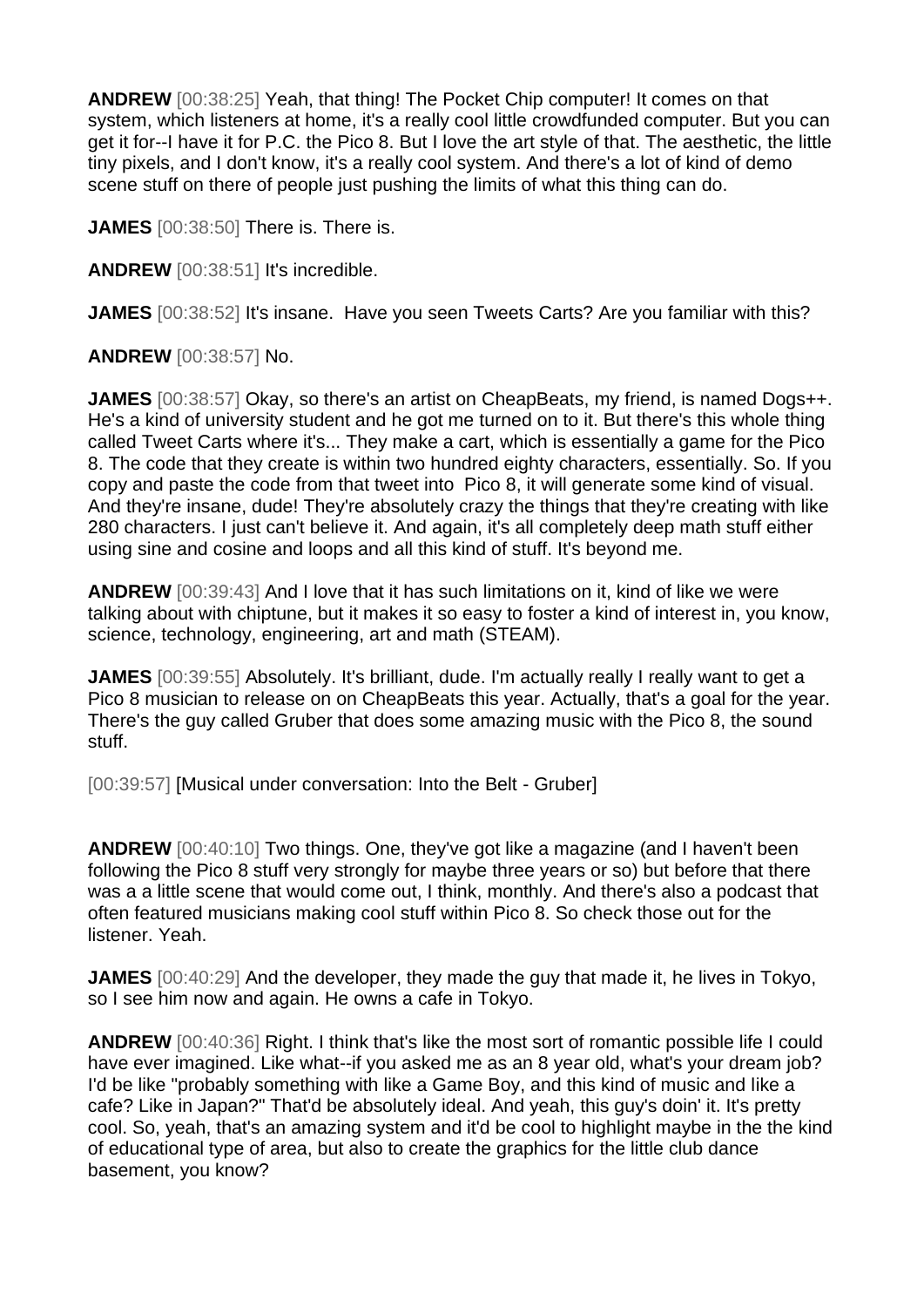**JAMES** [00:41:07] Yeah. Pico 8 is fantastic.

**ANDREW** [00:41:09] It's a really cool system... And really fun games too, man. There was one that's kind of like kind of like billiards where you kind of like change the color of your ball and like consume other ones. I forget how it works exactly, but I was obsessed with that game. There's a lot of fun stuff out there. Try out as many carts as you can get your hands on.

**JAMES** [00:41:28] There's just saw something, again, we're totally deep off topic now. But I just saw something on Twitter recently that developing 3D games for that now. They're pushing it so hard, they're doing like this faux 3D stuff, like they've got this downhill slalom and things like that.

**ANDREW** [00:41:46] I've played um, there's an Alone in the Dark, like "demake", so to speak. That's 3D. And that's been around for probably four years now. So I'm sure they've come a long way with that kind of technology. It's incredible. It's just such a low fidelity screen, what they can do with the 3D. I mean, the Pico 8's, huge for sure. I mean, I don't know if it's hugely popular, but it's hugely important, at least to me.

**JAMES** [00:42:08] Yeah, I agree. I agree.

**ANDREW** [00:42:10] Oh, man, that's that's really fun. I also like the idea of maybe having contests with the sort of Tweet Carts, is that the phrase?

**JAMES** [00:42:18] Tweet cart, yeah, yeah.

**ANDREW** [00:42:20] Having that kind of system as user generated content like, you know, we'll play your video that you created using this system. You know, if you use hashtag, whatever. Tweet at the theme park, we can use your your graphics. Like that'd be so cool. Yeah. If we know you're gonna be in the theme park, we'll put your video in the loop somewhere. That'd be so fun.

**JAMES** [00:42:41] That's a great that's a great link. You pulled it back, you're a professional haha.

**ANDREW** [00:42:44] Yeah! Segue! Haha. All right. So what happens when we come back out of the basement? And we're blinded by the harsh light of reality once again, but we're still in the theme park, so that's good. Where do we go next?

**JAMES** [00:42:56] Another ride idea. Another simple right idea is a dodge 'em cars, right? You call them dungeons in the States?

**ANDREW** [00:43:03] Bumper cars, I think. Dodge 'ems sounds more fun, though.

**JAMES** [00:43:06] Yeah, because you dodge them?

**ANDREW** [00:43:07] Yeah. We just bump him like we don't even try to dodge.

**JAMES** [00:43:12] Yeah, so the dodge 'ems, I thought we could have... You actually choose your car. The car is you've got a Nintendo one, a Game Boy one, a GBA one and maybe a Mega Drive one or whatever. You can choose your favorite kind of old 8 bit system. And then so it's kind of dodge 'ems or bumper cars, but with some kind of point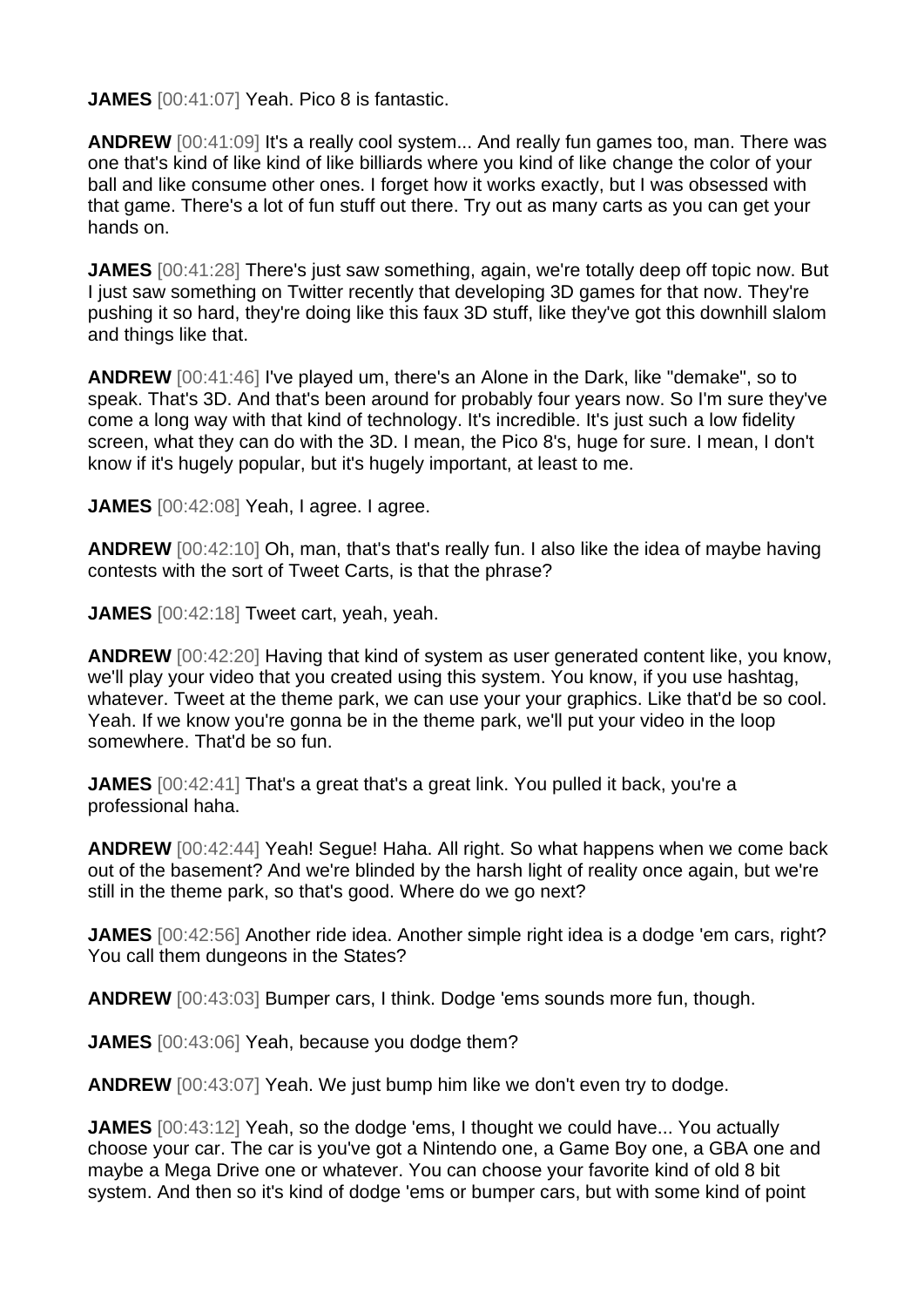system as well, where the more times you bump, all the less times you bump the you win essentially.

**ANDREW** [00:43:40] Cool. Yeah, you can change the game type to have it be "run away from the others" like in Pac Man. Or smash everyone else, like you're the ghost in Pac Man... I guess it could be Pac Man.

**JAMES** [00:43:51] Yeah. So it's like NES vs. Game Boy vs. GBA kind of thing.

**ANDREW** [00:43:55] That's awesome.

**JAMES** [00:43:57] And then when they bump, they make a typical sound form from that particular system like the NES could maybe make the Mario jump [sound effect], Game Boy could do like a Kirby jump [sound effect]. Sonic [sound effect] I thought that might be kind of a nice idea.

**ANDREW** [00:44:11] That is a really fun idea. And I love that. That's that's fantastic.

**JAMES** [00:44:14] So this one's not really chiptune inspired, but more the the hardware inspired.

**ANDREW** [00:44:17] Right. Which the hardware led to the genre, in a way--or the aesthetic. So, yeah, there's--we're allowed to pay homage there. I think that's a really cool idea.

[00:44:19] [Musical break: Nuage De Lait - Pain Perdu]

**JAMES** [00:44:52] And then food as well. I thought food might be quite important. So... obviously chips.

**ANDREW** [00:45:01] Haha! All right. Like square shaped or rectangular chips as if it's a electronic component. Oh yeah, that's...

**JAMES** [00:45:09] Now here, here's a U.K. / U.S. difference. Where we, in the UK, chips are potato... Sorry, french fries.

**ANDREW** [00:45:15] Right. And crisps are what we call chips?

**JAMES** [00:45:18] Correct, yes. So I'm thinking like big chunky potatoes like fries shaped into like the micro processes of that particular hardware or something that that could be quite intricate.

**ANDREW** [00:45:30] That's really cool and they have like food grade ink. So you could, you know, do the little micro printing like what's physically on there. Print some circuitry and then you can even use food coloring to like there was a big fad in the 90s in the U.S. of having like green ketchup and purple ketchup and like all these like weird food coloring derived things where you could have green chips that'd be really fun and really weird. I don't know how appetizing it is, but people would buy it.

**JAMES** [00:46:00] And then maybe it comes in like... In Japan it's called a Happy Meal.

**ANDREW** [00:46:04] Here, too.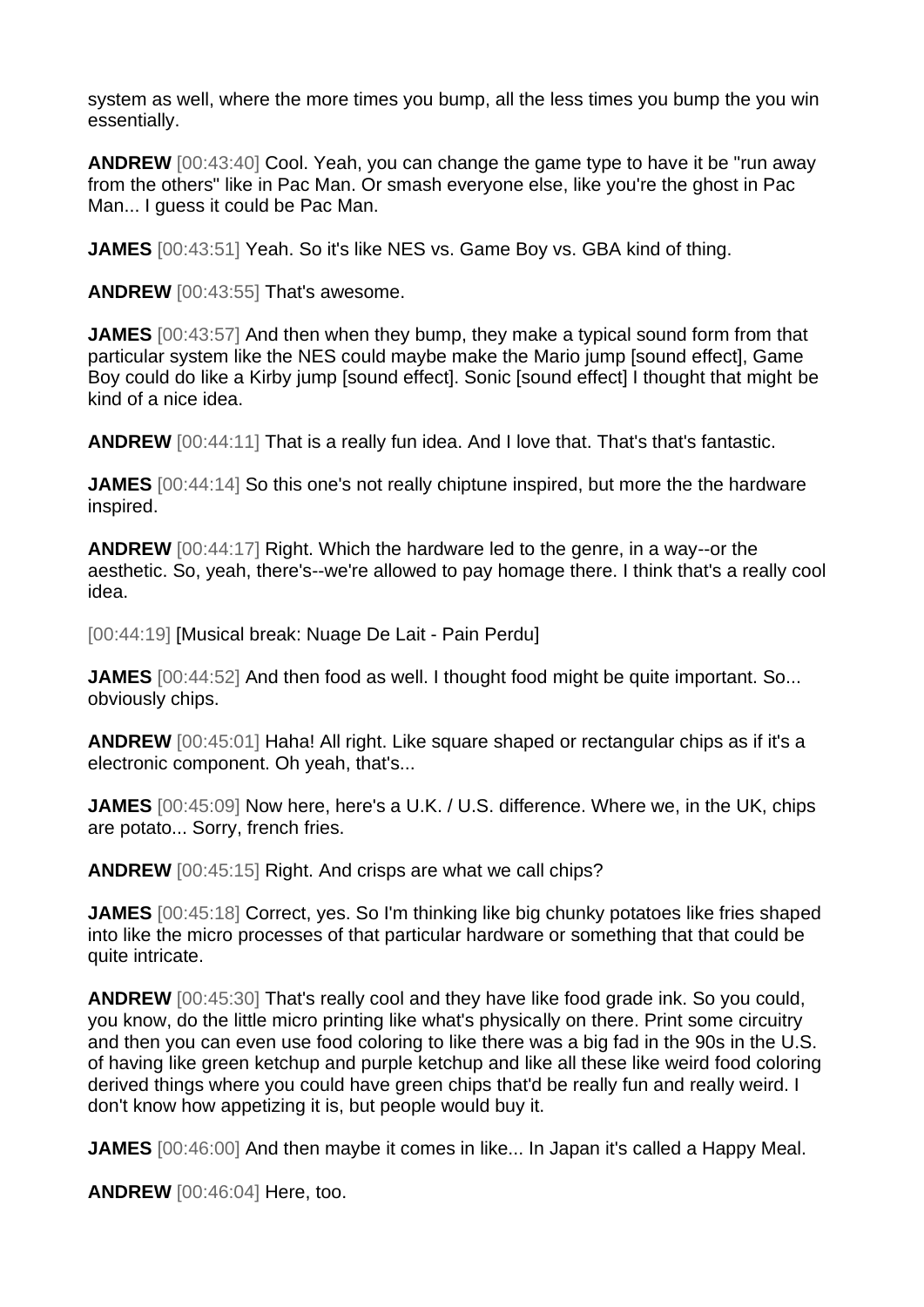**JAMES** [00:46:05] Okay. So like a Happy Meal box, but it's like the shape of the instrument or something. The hardware.

**ANDREW** [00:46:09] That console? That's great. Oh, how fun is that? And I also really like that there's kind of different color palettes for each of these different videogame consoles. So it's clear to tell sort of if you're on, you know, team Sega, everything's gonna be pretty much black. And then, yeah, commodore stuff, you could have like wood paneling or like that faux wood look and Nintendo is usually gray but usually has some kind of colorful purple or pink or whatever accents. Oh, that's fun.

**JAMES** [00:46:41] And then there's an artist called Pain Perdu from France and "Pain Perdu" in English it means French toast, I believe. You know, the eggs and the milk and the bread. So maybe that's something that we sell as well, French toast.

**ANDREW** [00:46:56] Yeah and that's really fun too. Your menu could be made up of... Almost like they do with cocktails where they'll make a cocktail, and name and after some celebrity or something, because those ingredients kind of relate to their name or what they're famous for. We could do something like that.

**JAMES** [00:47:10] So you just reminded me of something that's not on my document here. There's a bar there's a bar in Kyoto, in Japan. And it's called La Siesta. And it's ran by a chiptune artist called Master Quarter. And he's he's he's got like these kind of 8 bit themed bar. And he has all these original cocktails based on like game characters. I can't remember from the top of my head, but his whole menu of drinks is like cocktails, but like a Kirby punch or something or, you know, all these different drinks. There we go.

**ANDREW** [00:47:40] That's fantastic. Yeah. We can just borrow from all of the "Barcades" around the world. Or, I think "Barcade" is a copy-written term, but arcade bars. Like I know I've had a Bloody Mario, which was just a Bloody Mary, but it was really good. I think they might have used beer instead of tequila or something. But anyway, people have thought long and hard about this already and I can just borrow the names.

**JAMES** [00:48:03] That's cool. I like that a lot.

**ANDREW** [00:48:04] Oh yeah. That's really fun because you got to have food. Even if it was just burgers and fries, people would just go buy it. But if we can make it a little bit more thematic and "plus" it a little bit, we might as well.

**JAMES** [00:48:15] So I guess we're kind of lucky with chiptune in that we can we can think of the music, we can think of the artists, we can also think of the hardware. So, yeah, there's a lot of crossover here. It's kind of like a game, music, you know, all these different things being pushed in together.

**ANDREW** [00:48:21] And I'm hoping right now that the the listener is just yelling at their speaker, saying, "I have this amazing idea for a name of a food. That's a really fun pun or something." But I'm sorry, guys, we can't hear you. You'll have to hit us up on social media.

[00:48:29] [Musical break: Hive - Balloonbear]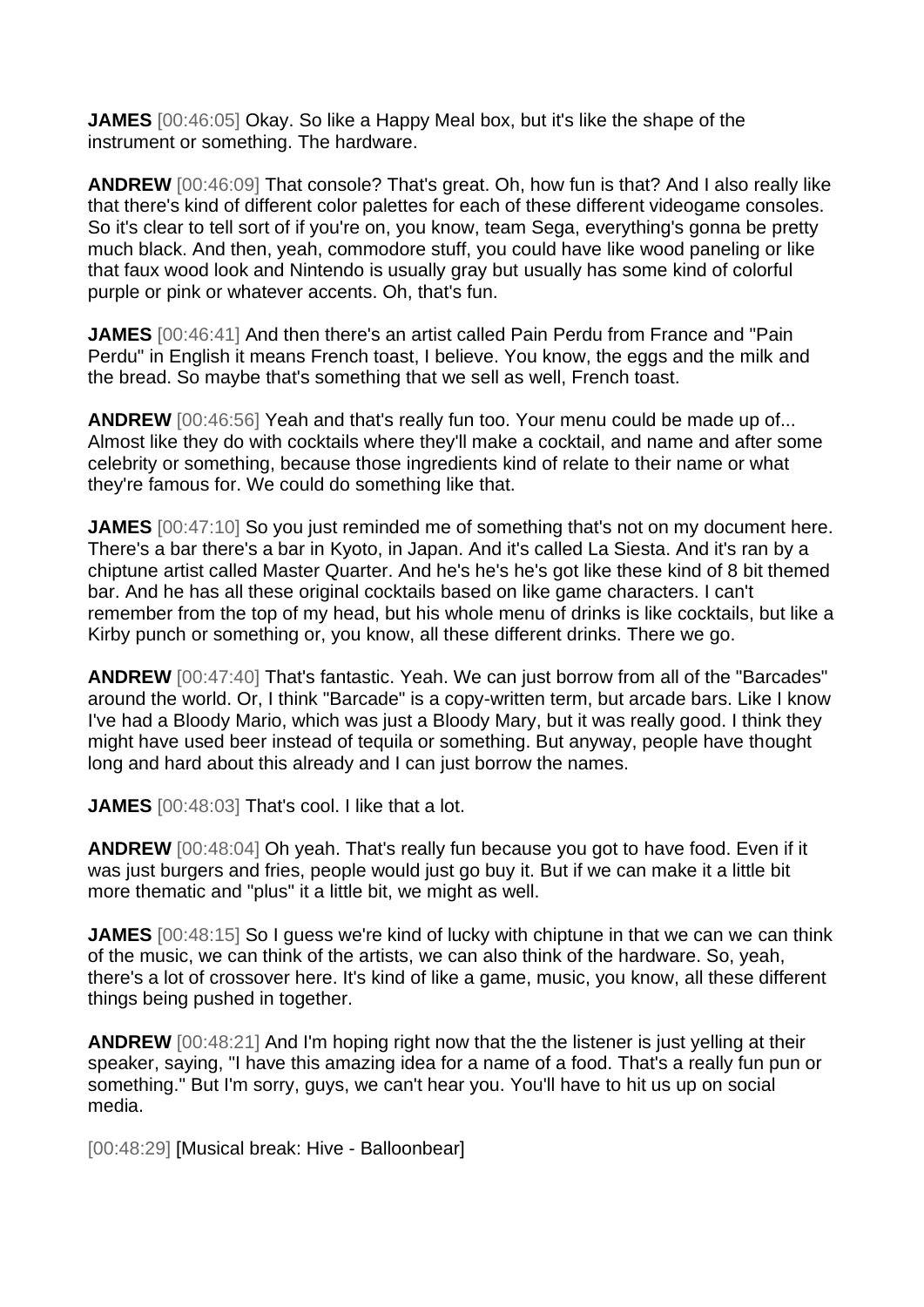**JAMES** [00:49:09] There's an artist called Balloonbear. So maybe he could be giving out balloon bears to the kids. Just very simple, corny stuff like this.

**ANDREW** [00:49:16] Even if it's just regular, you know, "we have an employee who does the balloon stuff." They can also be selling Balloonbear merch right there at the little balloon station, like it's just a fun... I think it's really interesting when places do that where you can only buy THIS item at THAT physical location. Even if it's in a theme park. It's like the gift shop doesn't have every single thing available. You kind of have to journey around and find it in kind of an exclusive location. I think that makes it more magical. Or if you're you go into the theme park and you're like, "you know, I love this. This specific musician." And then as you're walking by, you're like, "Oh, my God, I get it. This is a reference to their name. I need to go check over there. Maybe that's where the T-shirts are for them." Having like a collect a thon kind of aspect would be really fun.

**JAMES** [00:50:01] I like that. Maybe a stamp rally or something as well. I've got it. I've got it. When you enter the theme park, you get a Game Boy, an actual Game Boy. And then as you go around, you collect the four batteries for the back. Haha. And then the cartridge. And then when you leave, you've got like your Game Boy as a music player and the cartridges preloaded with all the artists' tracks.

**ANDREW** [00:50:10] Oh, that's excellent.

**JAMES** [00:12] And then as you exit through the gift shop, you've got the merchandise from all the artists, the C.D., the T-shirts, things like this.

[00:50:16] [Musical break: バースデーパーティ (Birthday Party) - Tobokegaol

**ANDREW** [00:50:52] This is a really fun theme park and I feel like it's kind of a physical manifestation of of this auditory experience. Although there is a lot of really great visual elements, especially the album art, music videos and sort of the video VJ stuff we were talking about. So yeah. It's a cool way to explore and let people walk around within this world.

**JAMES** [00:51:17] And then hopefully we'll get more people buying chiptune music.

**ANDREW** [00:51:19] Yeah, 100 percent! And, oh man. We should also have some sort of pixel artists would be really cool. Not only for light the light effects in the club, but pixel art everywhere. You know, if if there's gonna be a fence with bushes behind it--.

**JAMES** [00:51:33] The backgrounds. Yeah. Yeah.

**ANDREW** [00:51:34] Backgrounds. Exactly. Instead of having actual shrubbery. Just have pixel art of shrubbery. Instead of having a caricature artists just drawing, they could be doing pixel art of you and your family.

**JAMES** [00:51:46] Mmm! That's a great idea.

**ANDREW** [00:51:46] You can do a lot of fun stuff. And there's a lot of really amazing pixel artists as well that we could feature here or have them do a little performance or whatever or just kind of contribute art to the theme park. That'd be really cool. We should bring in former guest Matej Jan. He's got the Pixel Art Academy project that he's working on and he's an amazing pixel artist. But that could be a really cool way of teaching people about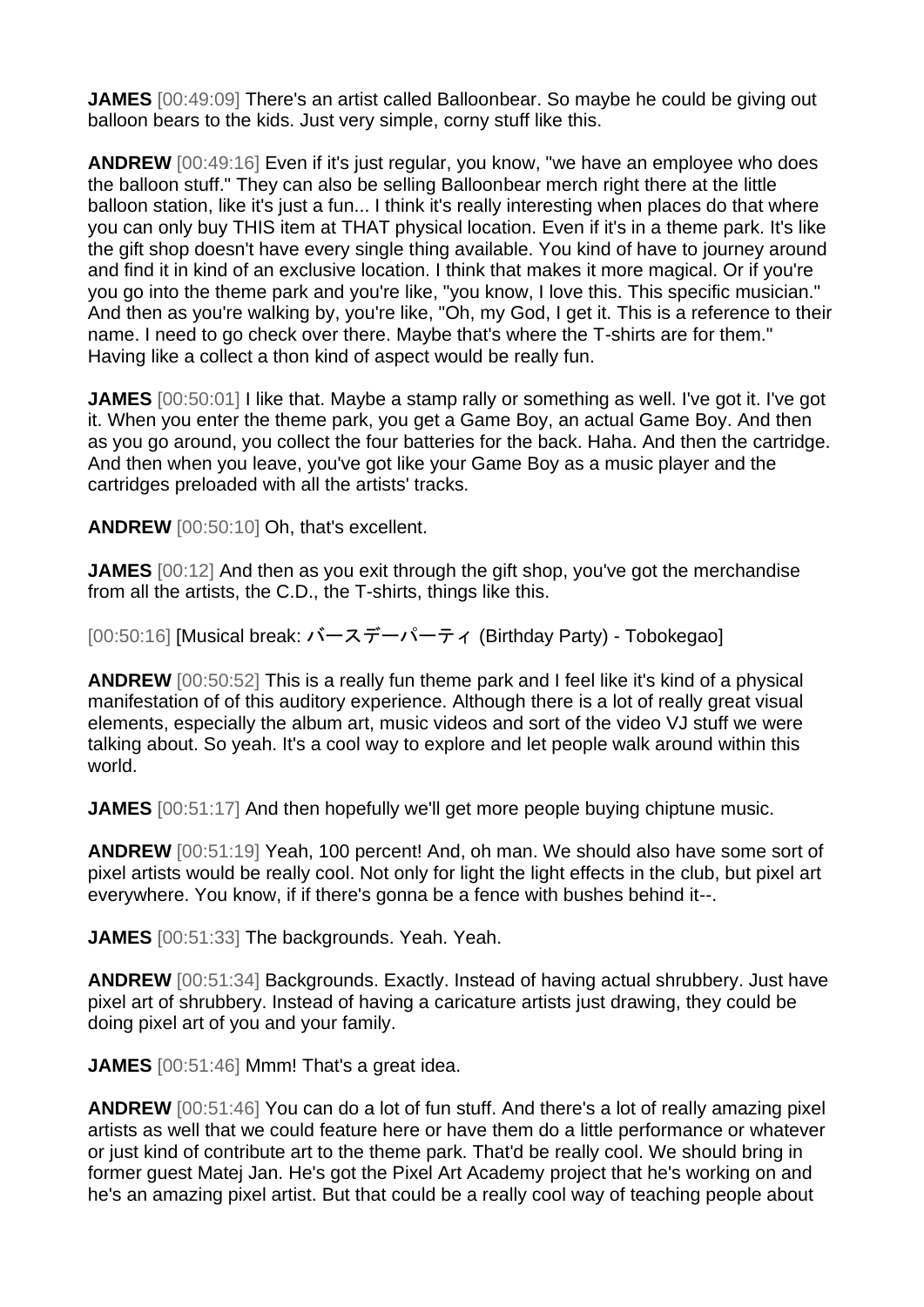how to make pixel art and kind of what goes into that. So it'd be really cool to to include him somewhere.

**JAMES** [00:52:19] Yeah, I agree.

[00:52:26] [Musical break: Final Flight - cTrix]

**JAMES** [00:52:43] You know, in Disney World or Disneyland, you have a kind of mountain. But why don't we have the Atari logo as the mountain in the center?

**ANDREW** [00:52:53] Woah, that's beautiful. And I always saw that logo as like three slides for some reason, probably because I love playgrounds. So like, yeah, they could be huge slides, even inside there. Like, it's a tunnel. That's great, man.

**JAMES** [00:53:27] There's an artists called cTrix, and because it says tricks, I thought he could be doing a magic show. Just because his name's "see tricks" right?

**ANDREW** [00:53:36] Right. Yeah. You're going see some tricks, haha. It's really cute. Well, I mean, the more types of entertainment we can have, the better. And if it's a pun or a reference, then that gives us an excuse to put in the theme park. I love it. I just love the idea of being able to give a physical world to this stuff and to the different record labels like you could have each, you know, net label have a physical store. I don't know if you'd do physical media. Probably just digital downloads or something, but if people have a vinyl pressings or whatever we could have that represented here as well. And maybe some some kind of cool high tech point of sale, like where you can buy the digital album there and get it on your phone. Sometimes I think people are more prone to buy something when they go into a physical store.

**JAMES** [00:53:45] Yeah, it's interesting. You know, merch sells quite well. People like to see people still like to buy physical objects rather than for a download code. I was I was pretty concerned when, well, not concerned, I was a bit worried when we first did a vinyl release, but [snap] they sold like that. We also did a... I don't have it here, but we did a Mega Drive cartridge release and that sold out like within the week as well.

**ANDREW** [00:53:50] That is the coolest thing I've ever heard of. I would totally buy that. Maybe, hey, maybe we can cash in on that kind of thing. Like if you want to sort of buy your memories of the day, you know, instead of selling people like pictures of them on the roller coaster, they can buy a cartridge of... It has, you know, their caricature of like, their little avatar, that digital like a pixel artist made and maybe any songs that they created in the music creation area. You know, a little demo of the musician who is playing that that day, whatever. We can kind of load in like some stuff in there and, you know, push the limits of the physical capacity of the cartridge, maybe.

**JAMES** [00:54:01] Oh, or maybe like Game Boy camera... On the roller coaster, it uses the Game Boy camera. So it's just like one pixel for your face or something.

**ANDREW** [00:54:30] Haha, that is so funny!

**JAMES** [00:55:41] It prints out on the Game Boy printer as well.

**ANDREW** [00:54:55] Wow. What a cool aesthetic that was. I loved that, that system was really fun.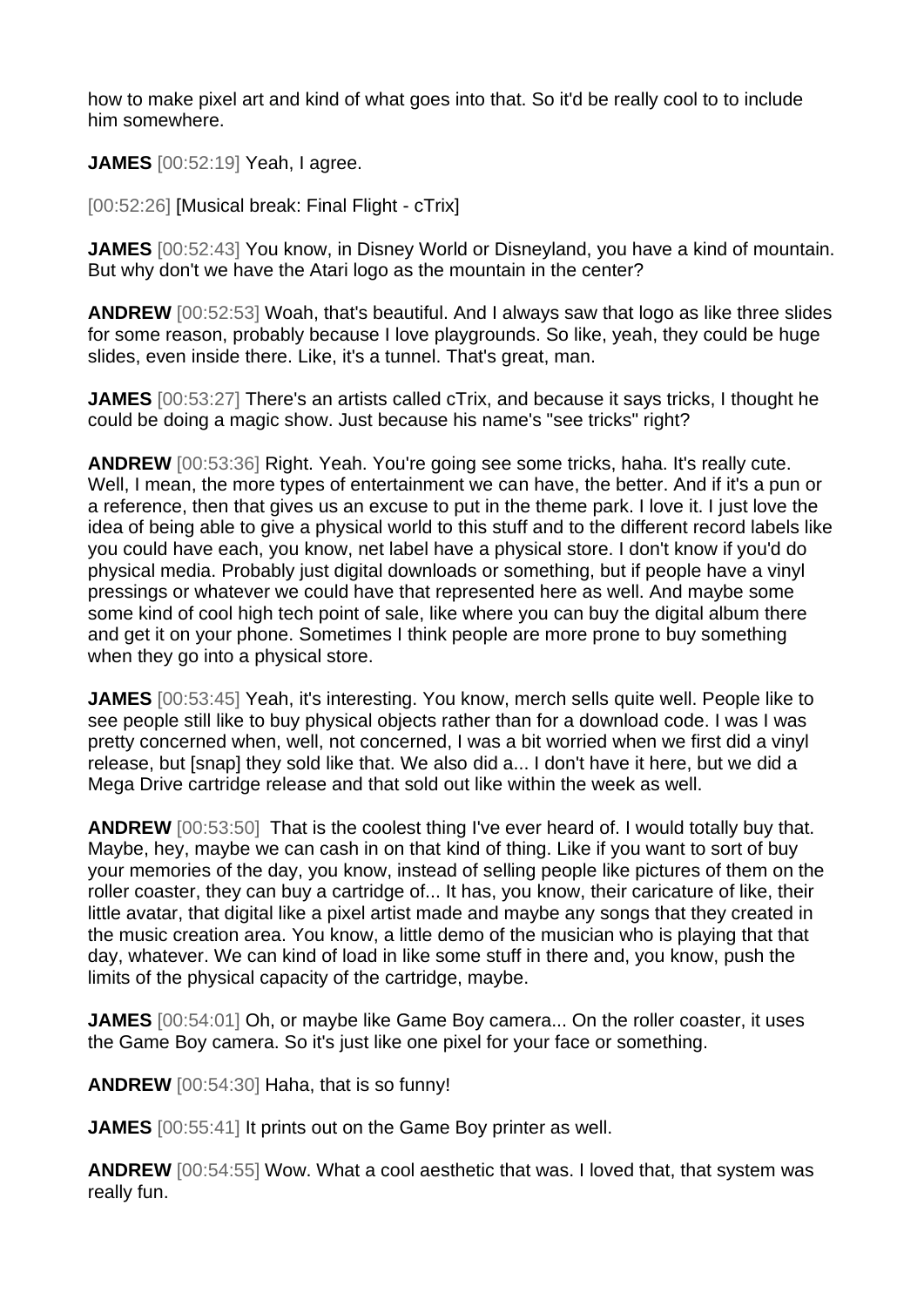[00:55:02] [Musical break Legend of the Bear Punch – TUBERZ McGee]

**JAMES** [00:55:25] The last thing I thought of was a nanloop maze, because I mentioned nanoloop being this very kind of grid based software. Maybe we could have a maze where people go through and it's kind of playing so you can see these flashing lights as they're going through. And it's he's got these sounds coming out and you're just very, you know, discombobulated all over the place.

**ANDREW** [00:55:39] That sounds really cool. And you could make it kind of a gameplay mechanism where maybe there's like... As kind of the the metronome or whatever, the bouncing ball, so to speak, is lighting up. Maybe that's a red light or something. And when the red light shines in your area, you're supposed to like freeze or something. So you're like trying to find your way through this maze. But you have to keep track of the rhythm.

**JAMES** [00:56:02] Yes. And you could maybe be following the sound like "this is the sound. I need to go this way."

**ANDREW** [00:56:12] Yeah. We could make it more like a game inside a maze with rhythm and--oh man. And there's so much cool stuff we could do here.

[00:56:20] [Musical break: Skeptic - cheapshot]

**ANDREW** [00:57:16] Dude. This has been so much fun. Thank you so much for being on the show.

**JAMES** [00:57:20] Well, I'm glad. I'm glad we got enough material out of this this idea. I mean, I was a little bit concerned.

**ANDREW** [00:57:26] I was, too, but I mean, you're an expert. And I'm a fan. So, man, it worked out. If the audience enjoyed listening to you, and I'm sure that they have, how can they find out more about you and your record label and your your music performances?

**JAMES** [00:57:39] There's a really good website called Chiptunes = Win (chiptuneswin.com/blog). They are kind of a chiptune news website. They they put out all information on new releases, not just my label. But yeah, that's a really good resource. Chiptunes = win. Yeah, my label is called CheapBeats because you know, we're very cheap beats.

**ANDREW** [00:57:58] I figured it was a spin off of your musician's name. Is that right?

**JAMES**  $[00:58:02]$  Yes. Cheapshot and Laser Beat. We came together to make the label. The problem is, if you if you Google search "cheap beats," you just get like loads of discount vouchers for beats headphones. Yeah, we're just CheapBeats. One word. Yeah. So that's my record label. And the philosophy of the record label is we are trying to bring kind of outside of Japan chiptune artists like showcase them in Japan and then also show showcase Japanese chiptune artists to the world. That was the original concept. But now we just kind of like a global label.

**ANDREW** [00:58:35] Very cool. And where is Square Sounds happening? Like where can people go see a live performance?